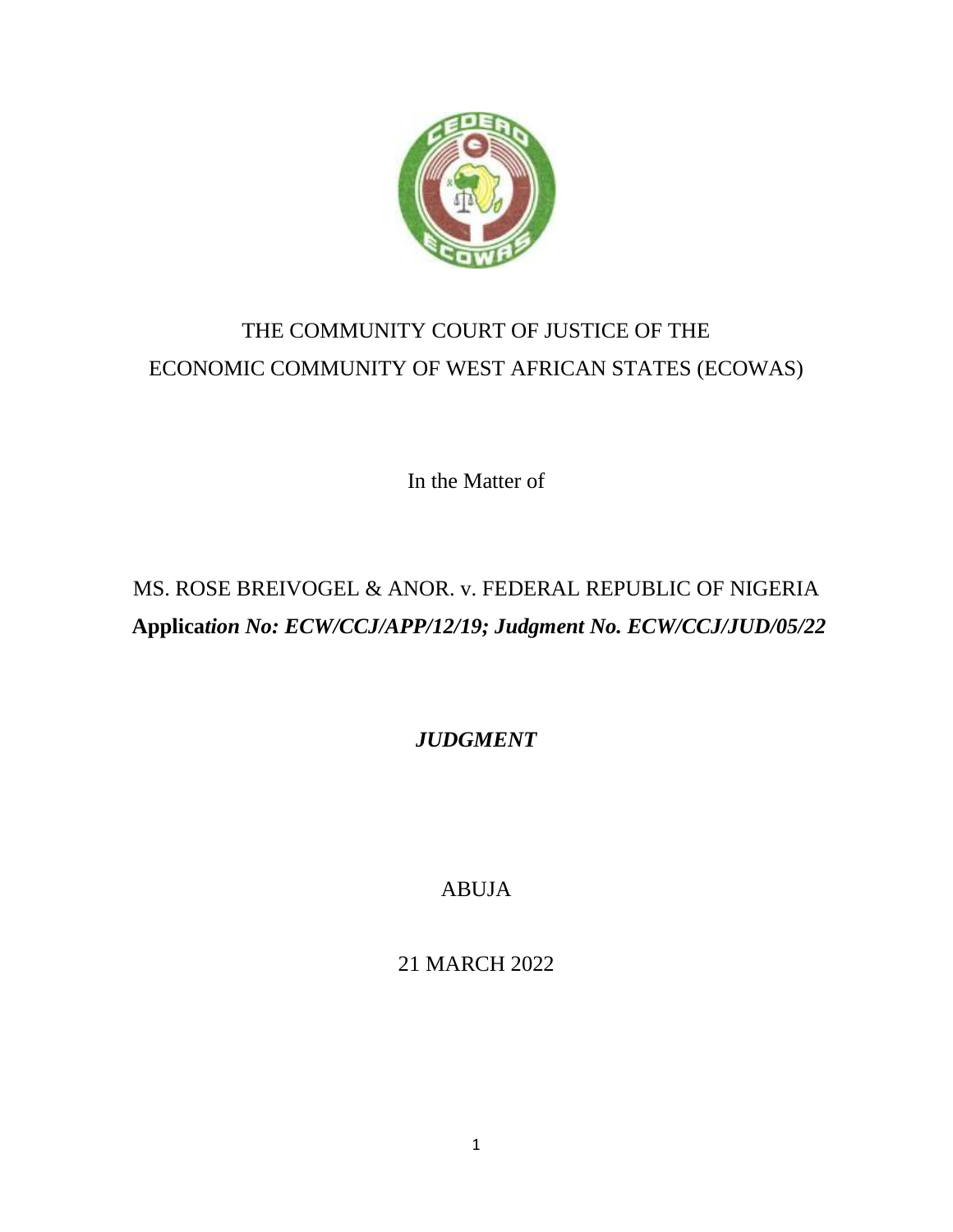# THE COMMUNITY COURT OF JUSTICE OF THE ECONOMIC COMMUNITY OF WEST AFRICAN STATES (ECOWAS)

1. MS. ROSE BREIVIGEL 2. MS. EIZABETH BAUMERICH APPLICANTS AND FEDERAL REPUBLIC OF NIGERIA RESPONDENT COMPOSITION OF THE COURT: Hon. Justice Edward Amoako **ASANTE** - Presiding/ Judge Rapporteur Hon. Justice Dupe **ATOKI** - Member Hon. Justice Januaria M. Tavares **COSTA** - Member

ASSISTED BY:

Dr. Athanase **ATONNON** - Deputy Chief Registrar

*REPRESENTATION OF PARTIES*: Oludayo **FAGBEMI**, Esq. Holger **HERMBACH** Counsel for Applicants

Maimuna L. **SHIRU**, Esq. Counsel for Respondent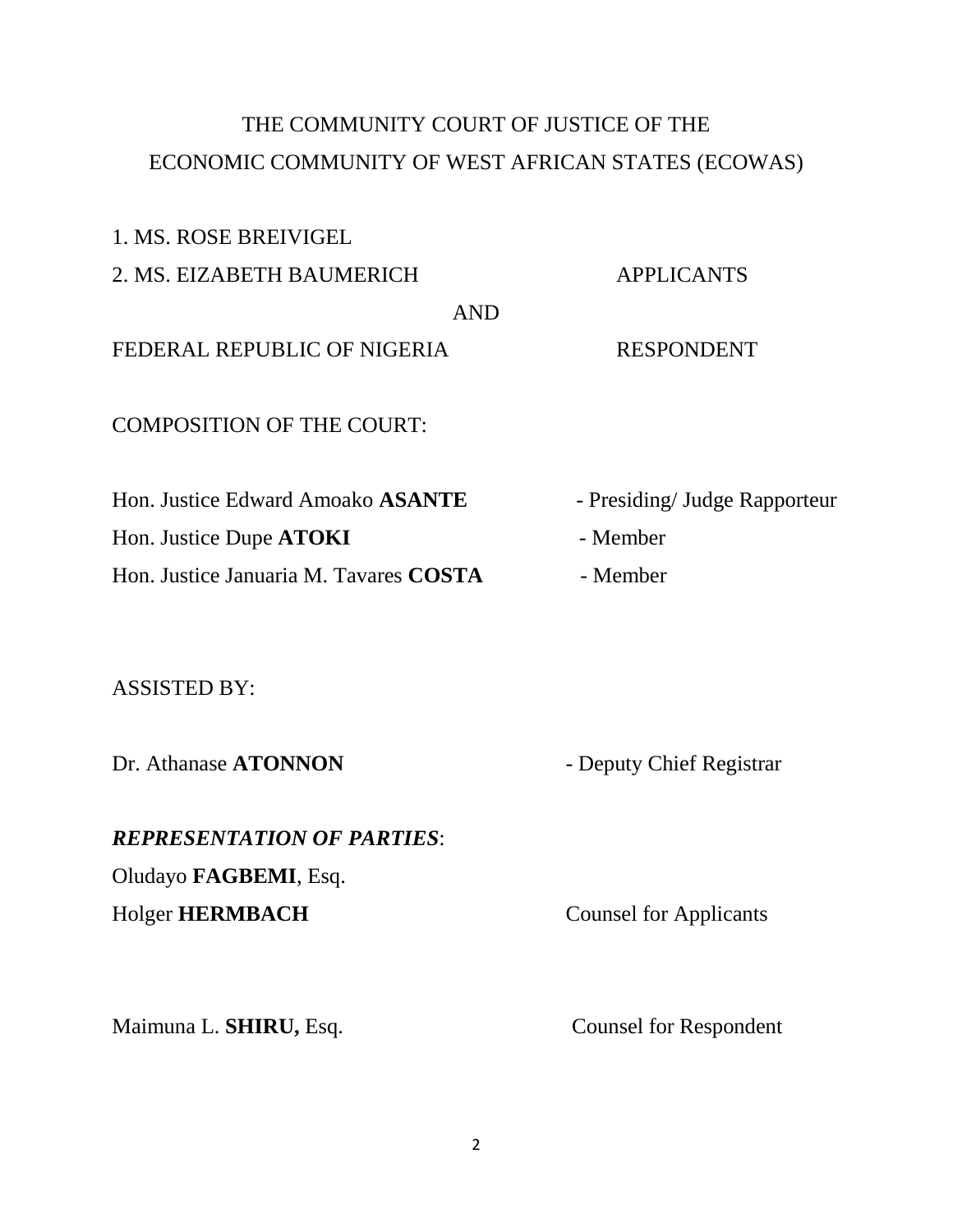# *I. JUDGMENT:*

1. This is the judgment of the Court read virtually in open court pursuant to Article 8(1) of the Practice Directions on Electronic Case Management and Virtual Court Sessions, 2020.

## *II. DESCRIPTION OF THE PARTIES:*

- 2. The Applicants are Nigerians and as such, citizens of the Economic Community of West African States (ECOWAS) and currently reside in Germany.
- 3. The Respondent is the Federal Republic of Nigeria, a Member State of ECOWAS and a signatory to its Protocols and Conventions.

## *III. INTRODUCTION*

## *Subject matter of proceedings*

- 4. The Applicants' case is anchored on the contention that their brother was taken into custody by operatives of the Economic and Financial Crimes Commission (EFCC) in Abuja, Nigeria where he died shortly thereafter under unclear circumstances. They claimed that no effective investigation was conducted while his body remained in a mortuary for more than eighteen (18) months, and the authorities issued statements to the effect that their brother had been guilty of a crime, although he had never even been charged with a criminal offence.
- 5. The Applicants contend that these facts reveal several breaches of the African Charter on Human and Peoples' Rights (hereinafter referred to as "African Charter"). They invoke in particular the right to life, prohibition from torture, the presumption of innocence and the right to human dignity variously protected under Articles 4, 5 and 7(1) (b) of the African Charter.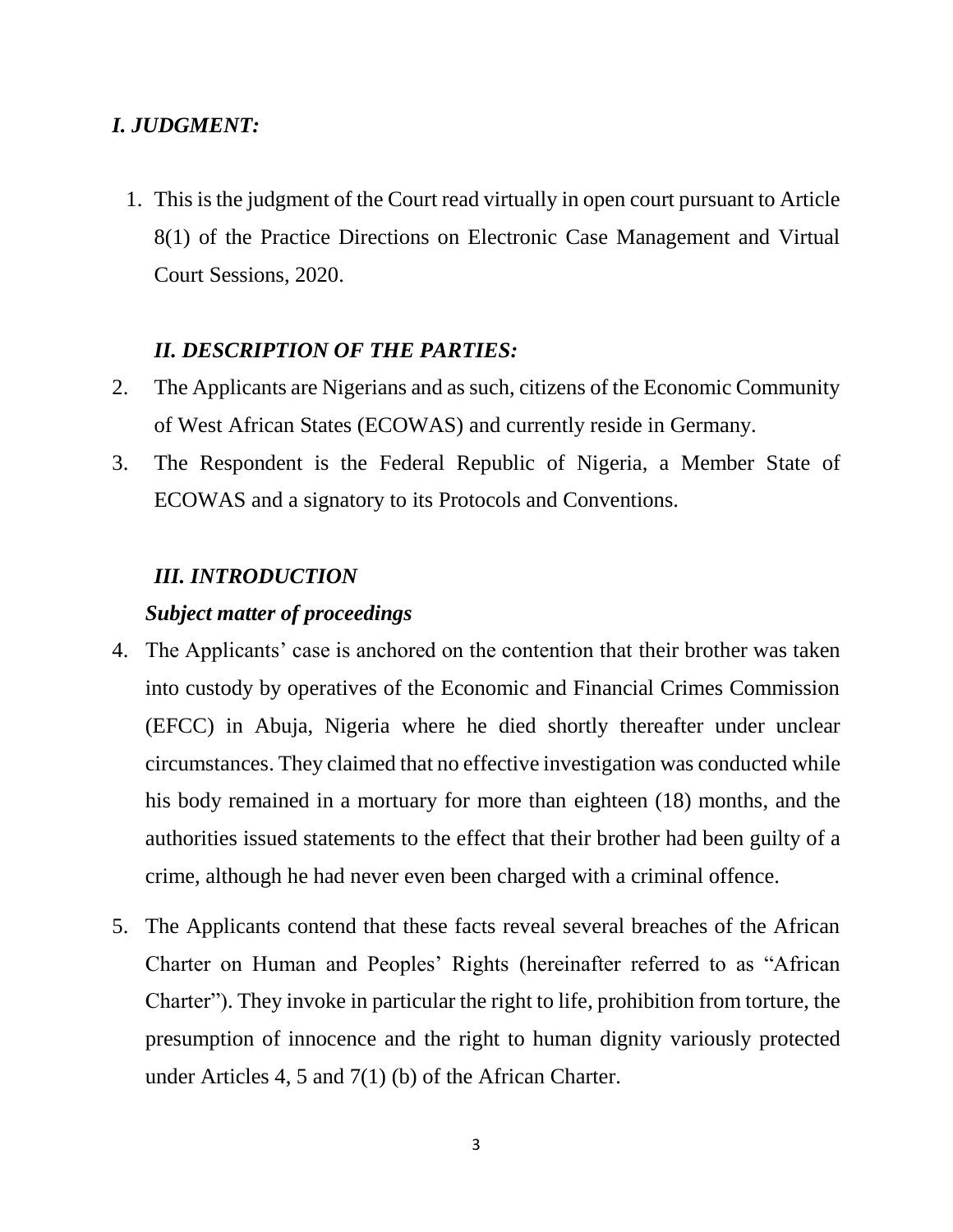## *IV. PROCEDURE BEFORE THE COURT*

- 6. The Initiating Application dated  $20<sup>th</sup>$  February 2019 and filed on the  $14<sup>th</sup>$  March 2019, was served on the Respondent on  $15<sup>th</sup>$  March 2019.
- 7. On the 6<sup>th</sup> July 2020, the Respondent filed Motion for Extension of Time within which to file its Defence together with the substantive Defence and were served on the Applicants on the  $7<sup>th</sup>$  July 2020.
- 8. In a virtual court session held on the  $20<sup>th</sup>$  September 2021, The Applicants were represented by Counsel and Agent in Court but the Respondent was absent and not represented. Applicants' Counsel made an oral application for the name of the 1<sup>st</sup> Applicant to be struck out of the case on grounds that she has passed on. The Court urged the Applicants' Counsel to file death certificate before the date of judgment to authenticate his claim. Case was heard on merit and adjourned for judgment.

## *V. APPLICANTS' CASE:*

# *a. Summary of facts*

- 9. The Applicants brought the present application on behalf of their brother Mr. Desmond Nunugwo who died after he was taken into the custody of agents of the Respondent. They executed Power of Attorney for their lawyer who lodged this application on their behalf.
- 10. According to the Applicants, on 9 June 2016, the deceased Mr. Desmond Nunugwo went to the law office of his attorney to obtain legal advice in a private matter, the operatives of the EFCC entered the law office, took and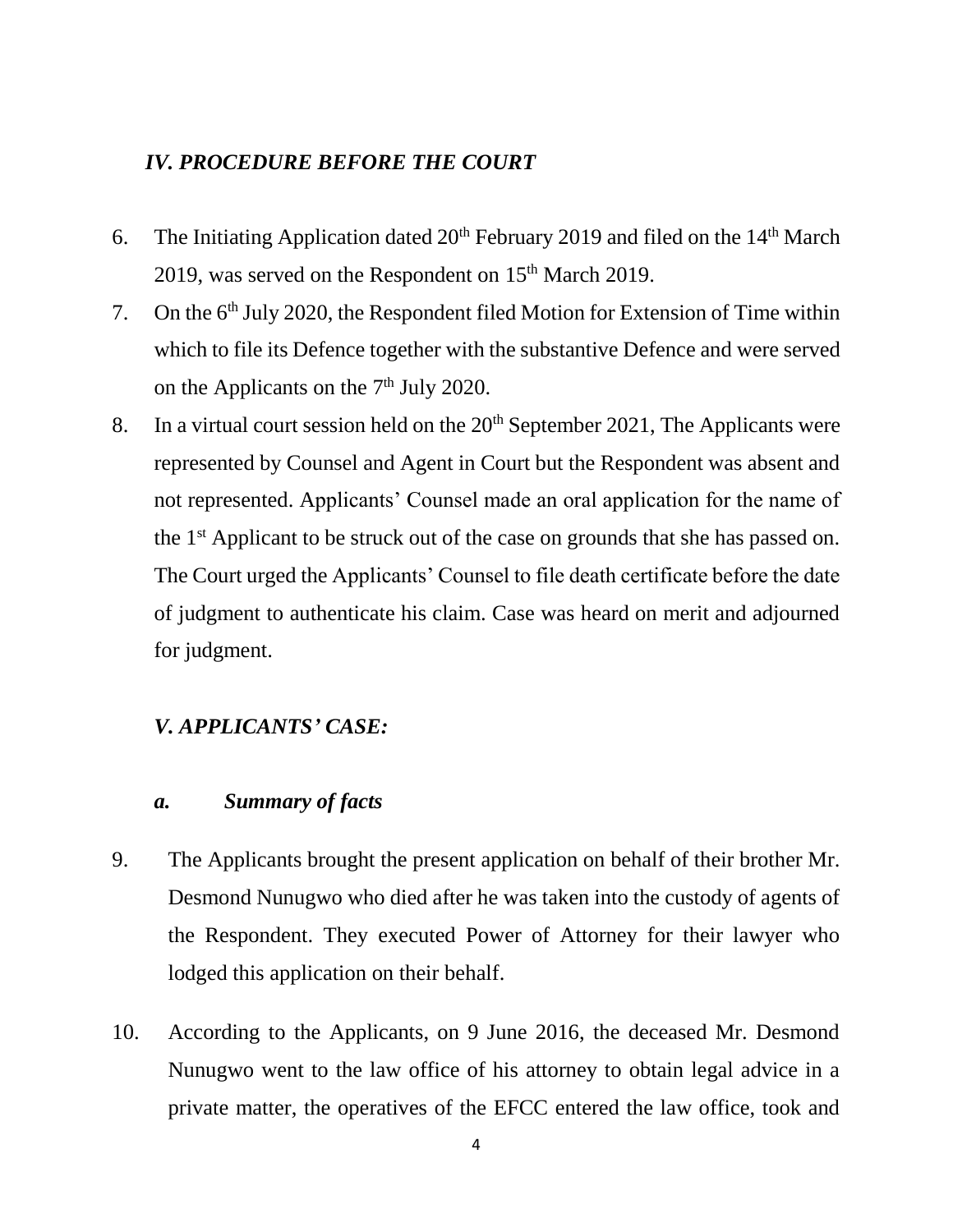detained him in their premises in Abuja. About six hours later, the deceased was taken to an undisclosed hospital where he was declared dead.

- 11. The Applicants averred that after the death of Mr. Nunugwo, the EFCC issued a press release alleging that the deceased fraudulently obtained Ninety One Million Naira (N 91 000 000.00) from an acquaintance by false pretense, claiming that he could invest the funds in a profitable way in Dubai. The press release also stated that the deceased confessed to have received the money from his acquaintance of which he transferred Thirty Million Naira (N30 000 000.00) into an account in Norway.
- 12. The Applicants further averred that several media outlets reported the death of their brother and the general problem of extrajudicial killings in Nigeria by the Directorate of State Security (DSS) at their detention facility. Also, another Article by the *"News Accelerator"* revealed that the matter had been formally reported to the Nigerian police as the relevant agency to investigate the matter. Copies of the said newspaper publications were annexed.
- 13. The Applicants and some members of the deceased family contended that they wrote to the relevant security authorities and drew their attention to the fact that the deceased had died under unclear circumstances and therefore urged them to investigate it. They claimed that the said letters were not answered.
- 14. According to the Applicants, on 11 August 2016, they sent a letter to the chairman of the EFCC and subsequently, to the Nigerian Embassy in Germany informing them about their brother's death. The Embassy informed the Applicants that the information would be passed on to the appropriate authorities.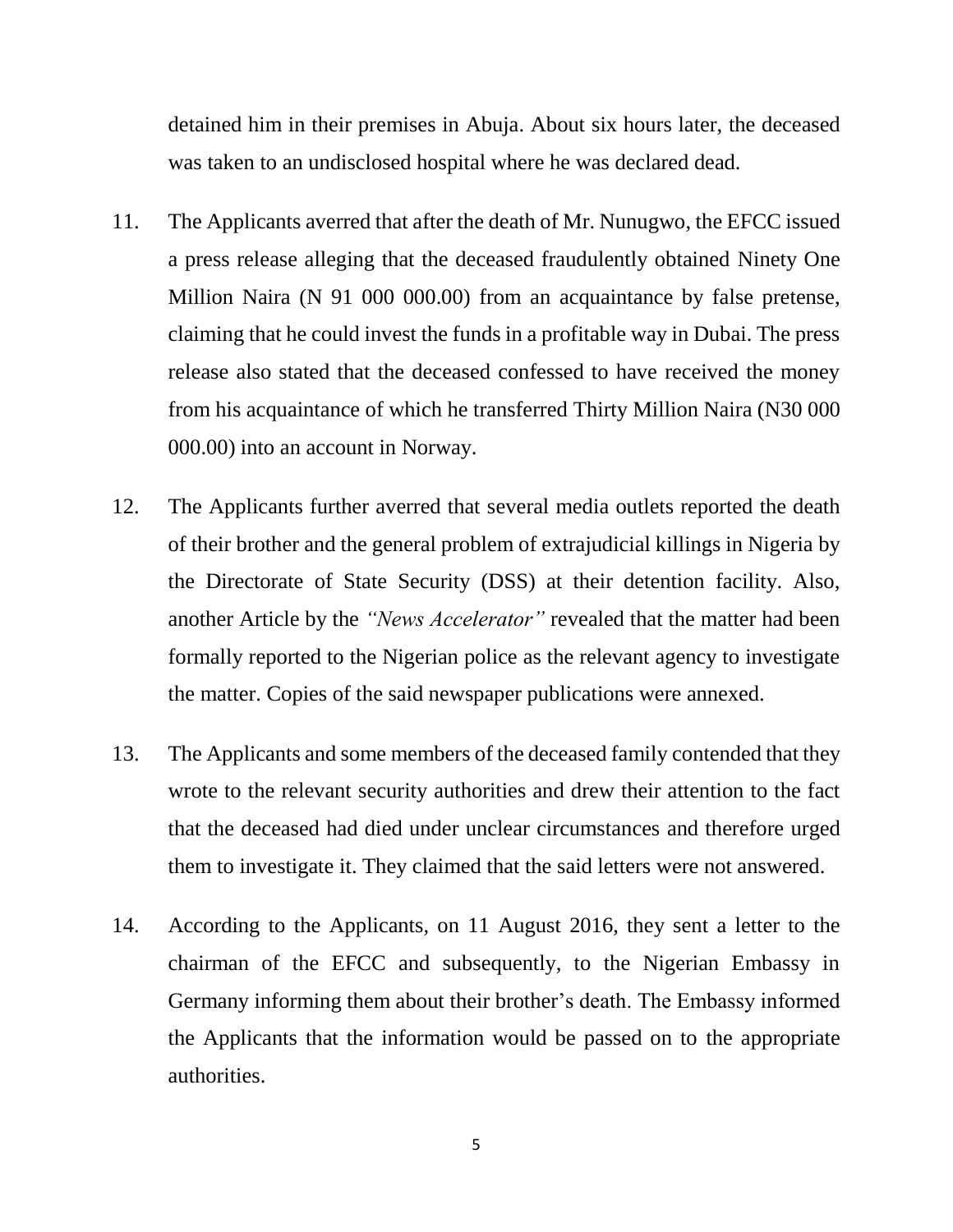- 15. From the record, on 15 August 2016, another letter was sent to the Minister of Justice and Attorney General of the Respondent state with a formal complaint regarding the death of Mr. Nunugwo. Copies of the said letters were annexed.
- 16. Again, on 26 August 2016, Applicants are saying that their attorney, sent another letter to the Minister of Justice requesting that a post-mortem be carried out by a renowned independent expert and the cause of death be established as a matter of urgency. Despite their demands, the authorities still failed to carry out an investigation in the matter.
- 17. On 24 February 2017, the Applicants lodged a complaint with the African Commission on Human and Peoples' Rights. The African Commission found a prima facie violation of the African Charter and invited the parties to submit evidence and arguments. In compliance with that deadline, the Applicants submitted their arguments on 11 August 2017, but the Respondent did not react. The African Commission extended the deadline on its own motion which expired on 28 January 2018, but since the Respondent state failed to respond, the African Commission deferred the work on that complaint.
- 18. The Applicants alleged that sometime in April 2018, an autopsy was carried out without the knowledge of Mr. Nunugwo's family. The doctor who conducted the autopsy issued a Medical Certificate indicating 'hypertension' as the cause of death. The said certificate provided no additional explanation on the cause of death and no information on the condition of Mr. Nunugwo's body.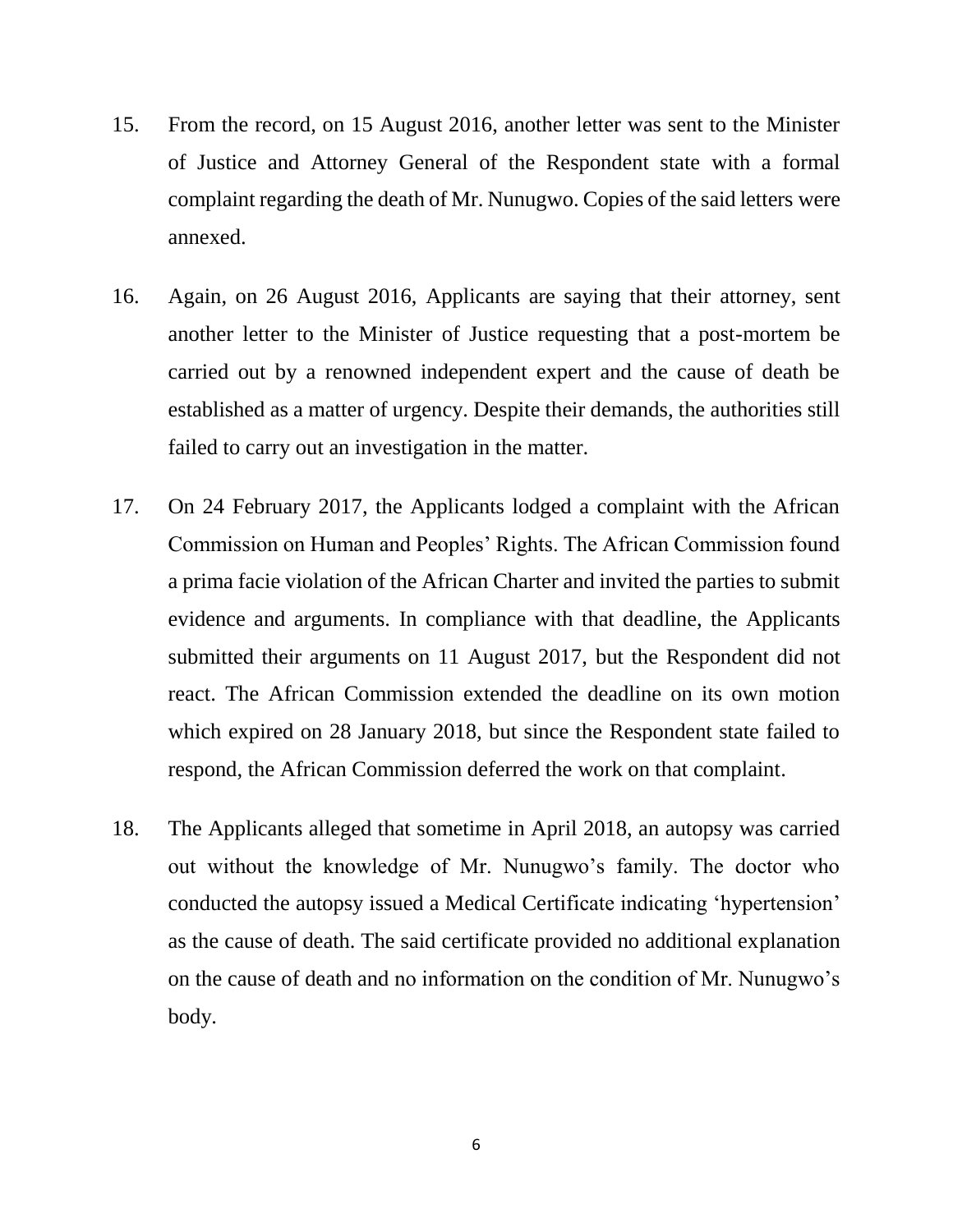19. Finally, the Applicants maintained that the deceased did not suffer from hypertension. That the details of the events leading to his death have not been ascertained, the persons responsible for his death have not been identified and held accountable, no charges have been filed, no report has been issued, no apology to the family or any compensation paid.

#### *b. Pleas in Law*

20. The Applicants rely on Articles 4, 5 and 7(1) (b) of the African Charter.

## *c. Reliefs Sought*

- 21. The Applicants seek the following reliefs from the Court:
	- *a) AN ORDER that the Respondent pay an appropriate sum (in the discretion of the Court) as compensation for damages.*
	- *b) A DECLARATION that the killing of Desmond Nunugwo amounts to a violation of the African Charter.*
	- *c) A DECLARATION that the Respondent's authorities' failure to identify and punish those responsible for Mr. Nunugwo's death was in breach of the African Charter.*
	- *d) A DECLARATION that the announcements made by representative of the Nigerian authorities following Mr. Nunugwo's demise infringed on the presumption of innocence and to order that the statement be retracted and that Nigeria publicly apologize in adequate form.*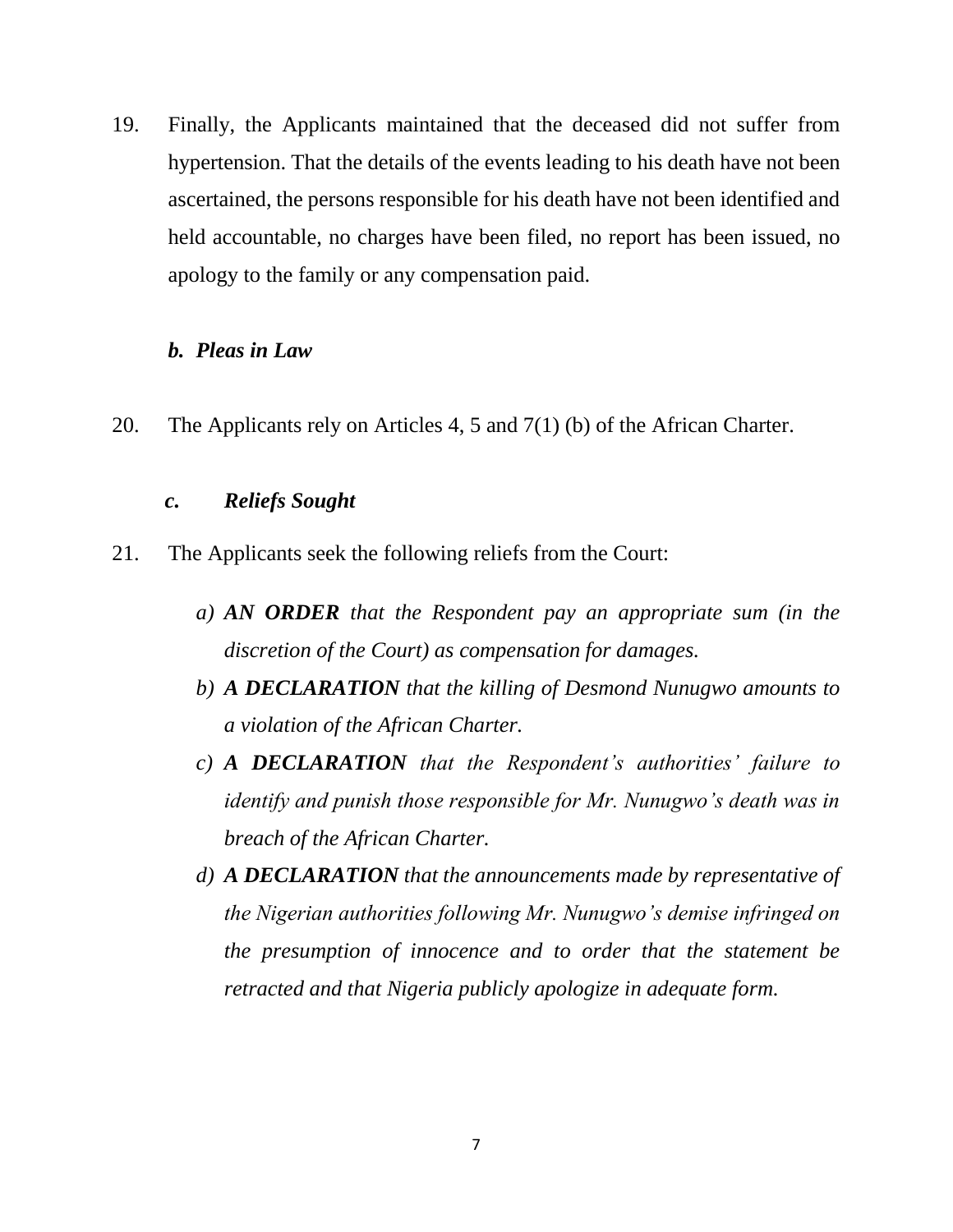#### *VI. RESPONDENT'S CASE*

### *a. Summary of facts*

- 22. The Respondent denied the Applicants' narration of facts and states that, the late Mr. Desmond Nunugwo was taken into custody by the Economic and Financial Crimes Commission (EFCC) for the purpose of investigation and interrogation on a criminal petition filed by one Mr. Ole Nnana Kalu on 6<sup>th</sup> of June 2016. The petitioner alleged that he transferred the sum of Ninety-One Million, Five Hundred Thousand Naira (N91, 500,000.00) to the deceased for the purpose of doing business with him. This narrative was corroborated by one Uloma Kalu who was also privy to the agreement between the petitioner and the deceased. The Certified True Copies of their written statements were annexed.
- 23. According to the Respondent, following the petition the deceased was arrested and taken into custody of the Commission. Upon interrogation, he voluntarily made a written statement wherein he admitted receiving a bank transfer of N 91, 000,000.00 from Mr. Ole Kalu. The Certified True Copy of the deceased statement was annexed.
- 24. Contrary to the Applicants' claim as to the cause of death of the deceased, the Respondent argued that in less than 24 hours after Mr. Desmond Nunugwo was taken into custody by EFCC, he collapsed and was immediately rushed to Sami Wadata Hospital where he was pronounced dead.
- 25. On the 16 of June 2016, the Commission through their Director wrote to the Chief Medical Director, National Hospital requesting that a detailed post mortem examination and toxicology analysis be conducted on the deceased to establish the cause of his death. The certified true copy was annexed.
- 26. The Commission contended that further to it's request for a post mortem report, it wrote to the Nigerian Police Force directing that an independent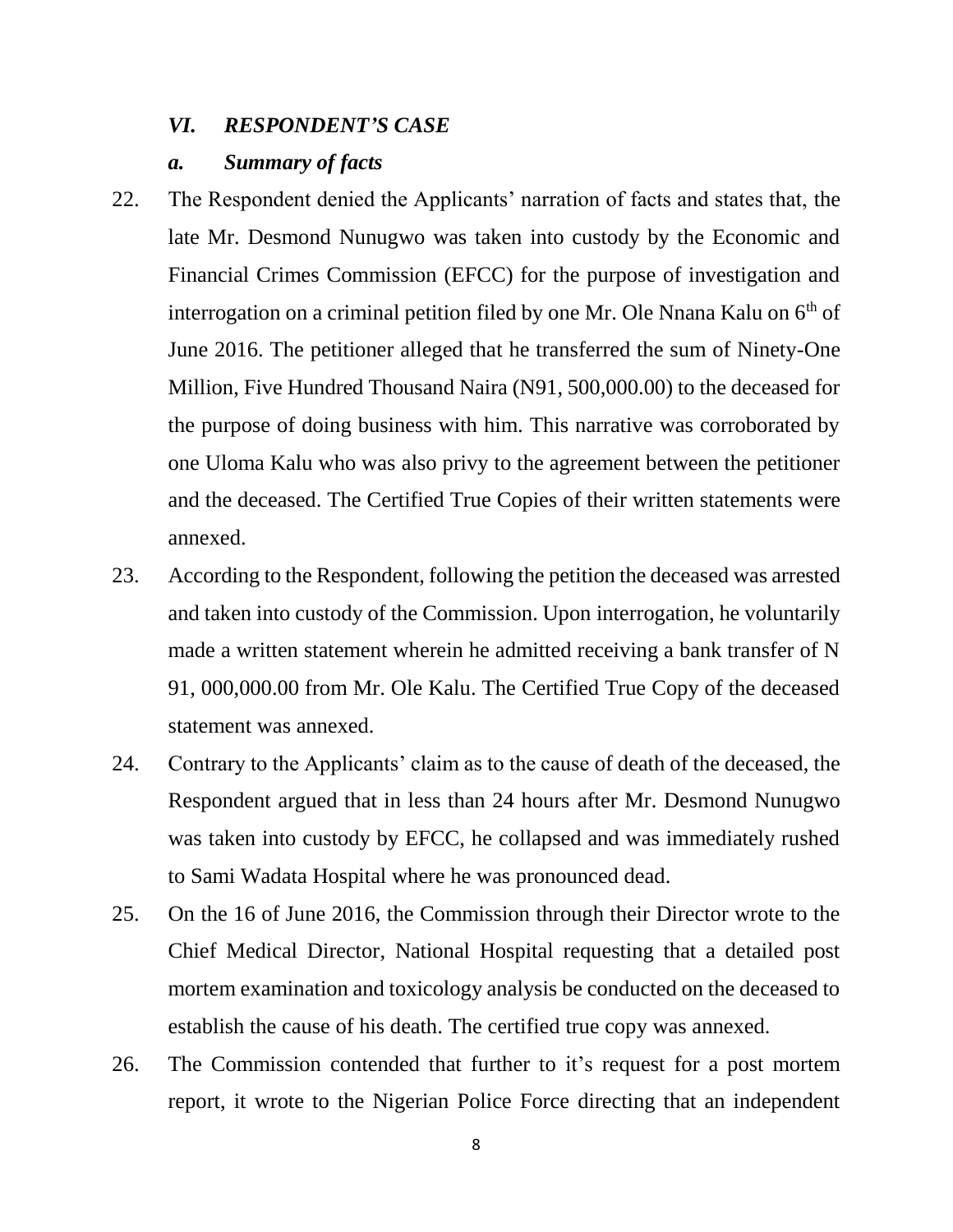investigation be carried out on the matter, the Respondent claimed that the Nigerian Police Force Criminal Investigation Department (FCID) appropriately conducted an independent investigation into the incident that led to the death of Mr. Desmond Nunugwo.

- 27. According to the Respondent, on  $18<sup>th</sup>$  April 2018, an autopsy was conducted on the deceased at the National Hospital, in the presence of the Applicants' representatives and the Commission by an agreed Pathologist. The autopsy report revealed that the deceased died as a result of malignant hypertension and severe hypertension cardiovascular disease and the forensic toxicology analysis also revealed no poisoning. The certified true copies of the autopsy and forensic report were annexed.
- 28. The Respondent therefore urged the Court to dismiss the application as the Applicants are not entitled to the reliefs sought and there is no evidence of a violation of the Applicants' human rights by any community officials.

## *b. Pleas in law*

29. The Respondent seeks to rely on Article 1, 4, 5 and 7 of the African Charter.

## *c. Reliefs sought by the Respondent*

- 30. The Respondent prayed the Court for the following reliefs:
	- *a) A DECLARATION that the Respondent has not violated the provisions of the African Charter on Human and Peoples' Rights and any International human rights Treaties.*
	- *b) A DECLARATION that the Applicants' application is frivolous and lacking in merit.*
	- *c) AN ORDER dismissing the Applicants' suit in its entirety.*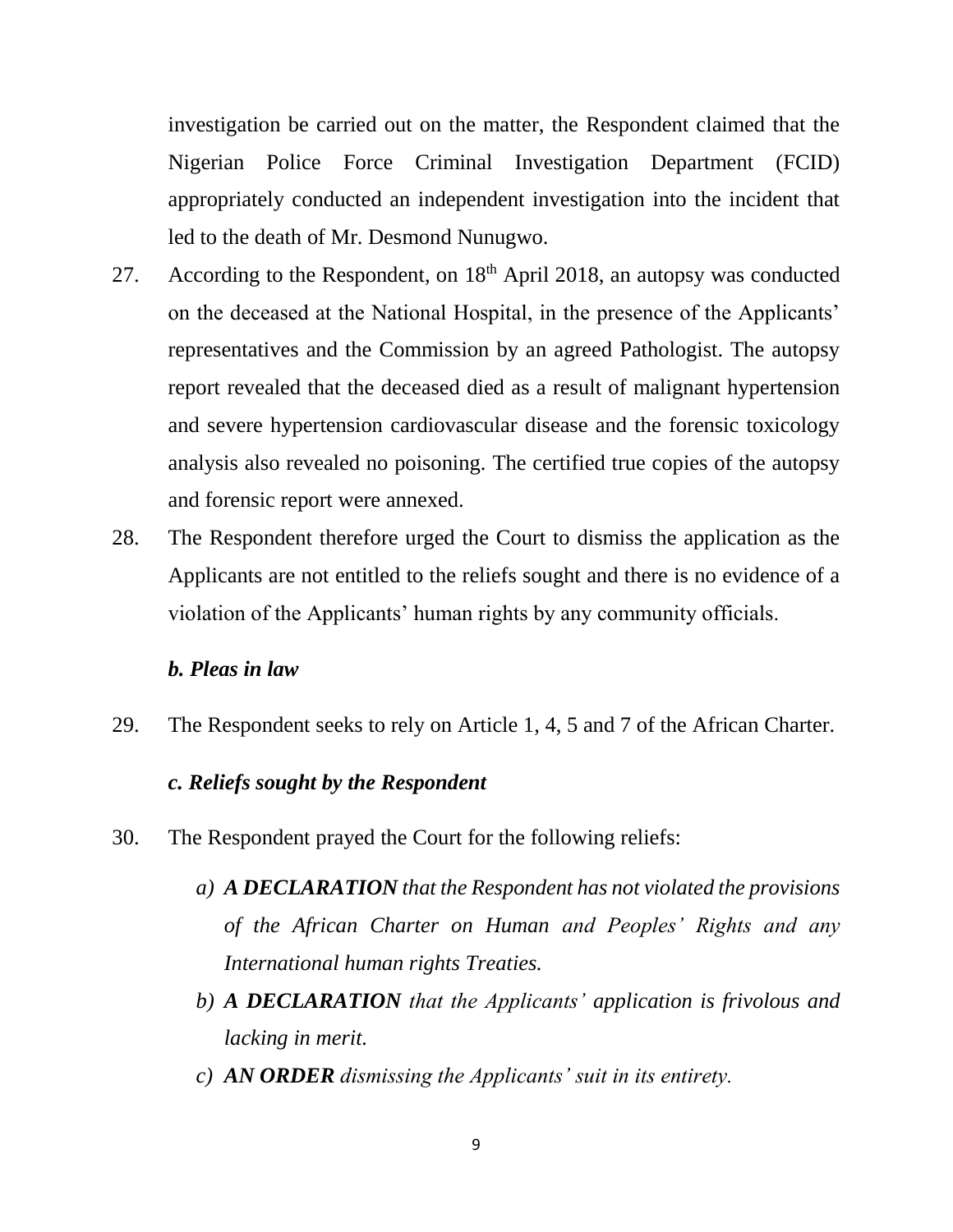## *VII. JURISDICTION*

- 31. The facts constituting the present application substantially relate to several allegations of violations of the rights of the deceased by the agents of the Respondent. The Applicants claim that these facts reveal several breaches of the African Charter particularly, the right to life, prohibition of torture, presumption of innocence and the right to human dignity.
- 32. The competence of the Court to entertain cases bordering on human rights violation is provided under Article 9 of the 2005 Supplementary Protocol on the Court. Article 9 (4) gives the Court the jurisdiction to determine cases of violation of human rights that occur in any Member State.
- 33. Considering the circumstances of the instant case, we hold the view that this application is centered on human rights violation and thus falls within the ambit of this Court's jurisdiction.

## *VIII. ADMISSIBILITY*

34. The jurisprudence of this Court reveals that even where jurisdiction has been established, a case of violation of human right is only admissible under certain defined strictures which every Applicant must satisfy before his or her case is admitted. To this end, Article 10(d) provides that "*Access to the court is open to individuals on application for relief for violation of their human rights, the submission of application for which shall; i) Not be anonymous; nor ii) Be made whilst the same matter has been instituted before another international court for adjudication".*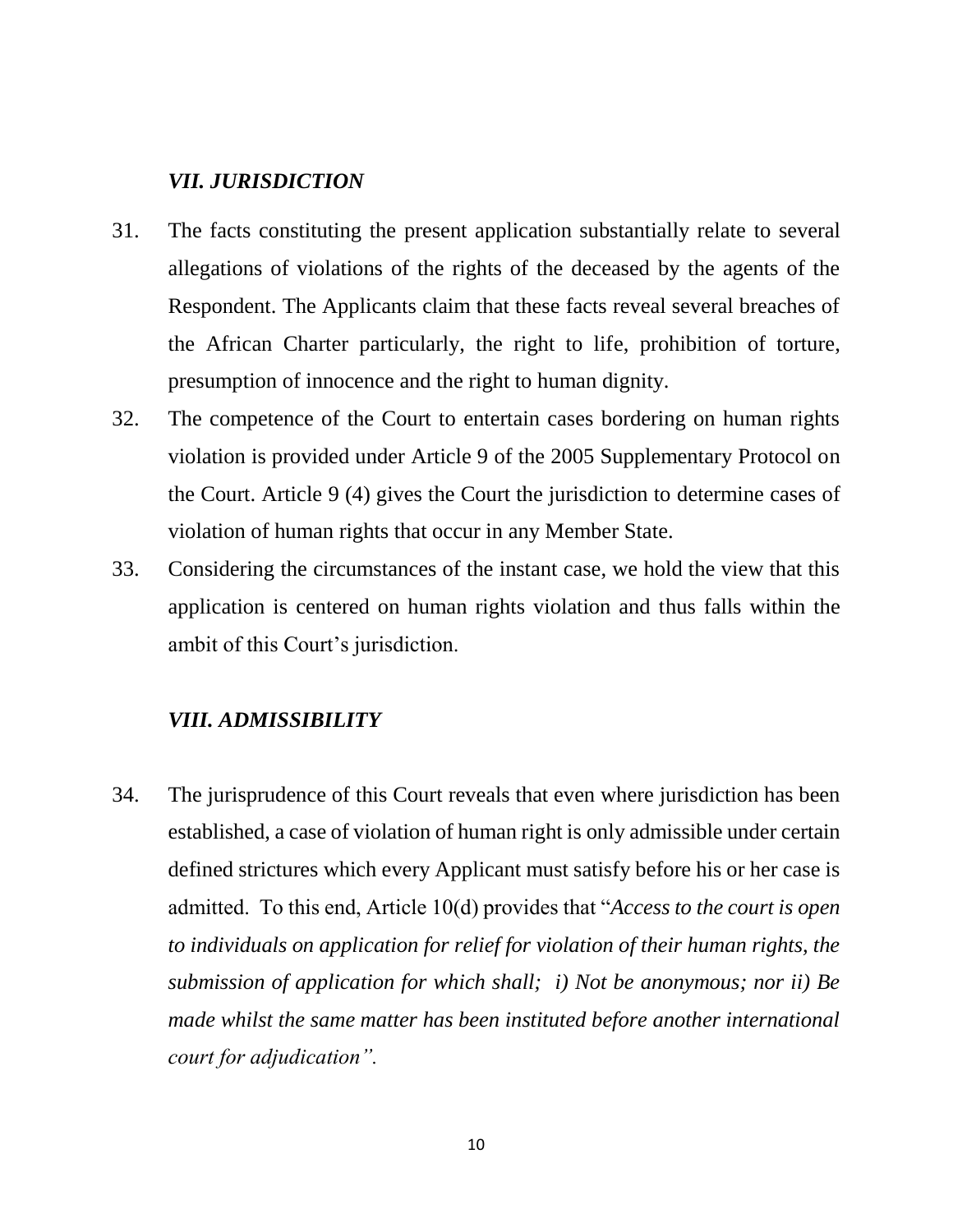- 35. The above provision raises two conditions precedent; the non-anonymity of the application and the absence of *lis pendens* before another international court. The identity of the Applicants is clearly established by the Power of Attorney executed in favour of their Attorney who filed the instant suit on their behalf.
- 36. In other words, one of the prerequisite to maintain an action before this Court is that such action must not be pending before another international court. In the case of *MRS. NAZARE GOMES DE PINA v. THE REPUBLIC OF GUINEE BISSAU ECW/CCJ/JUD/15/18* unreported, the Court in its consideration held that:

*"Admissibility of a human rights violation case is to meet two cumulative conditions, which are: the said case should neither be anonymous nor be taken before another international Court of competent jurisdiction".*

37. The Court reiterated this fact in the case of *SAWADOGO PAUL & 3 ORS v. REPUBLIC OF BURKINA FASO ECW/CCJ/JUD/07/20* unreported, where it held that:

> *"from the provisions of Article 10(d), it is clear that three conditions must be met before an application can be declared admissible before the Court. These are a) the applicants must be victims of human rights violations, b) the applicants must not be anonymous, and c) the application must have been instituted before another international Court for adjudication".*

- 38. The import of the sub-section (ii) of Article 10 (d) is to avoid a situation where several international bodies would be simultaneously dealing with applications which are substantially the same.
- 39. An examination of the facts of the present application reveals that the Applicants prior to the filing this case, lodged a complaint before the African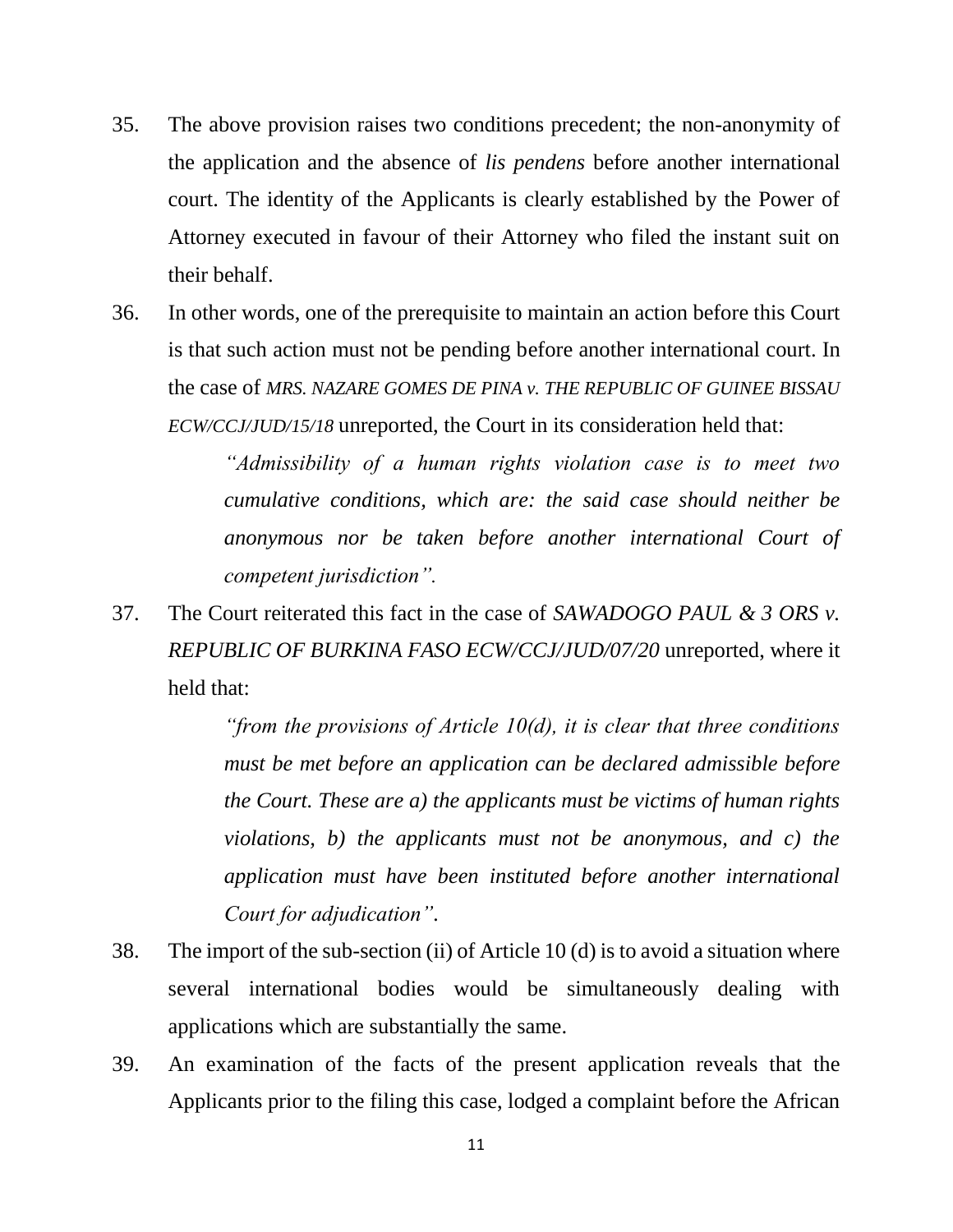Commission on Human and Peoples' Rights on this same subject matter. The African Commission found a *prima facie* violation of the African Charter and thus, urged the parties to submit their arguments. While the Applicants in the present case filed their arguments before the Commission, the Federal Republic of Nigeria failed to react. The matter has since been deferred on the decision of admissibility.

- 40. It is worthy of note that the African Commission on Human and Peoples' Rights (ACHPR) is not an international Court or Tribunal as referred to in Article 10 (d) of the 2005 Supplementary Protocol. It is a quasi-judicial and Investigative body tasked with promoting and protecting human rights as well as interpreting the African Charter on Human and Peoples' Rights. The Commission only issues recommendations and therefore does not have the powers to issue binding decisions.
- 41. Flowing from the above, the Court finds that the pendency of this action before the African Commission on Human and Peoples' Rights does not render the present application inadmissible. Consequently, the Court declares the action admissible.

#### *IX. MERITS*

#### *a. Alleged violation of right to life (Article 4)*

42. The Applicants based their claim on the violation of their brother's right to life under Article 4 of the African Charter which provides thus:

> *"Human beings are inviolable. Every human being shall be entitled to respect of his life and the integrity of his person. No one may be arbitrarily deprived of this right."*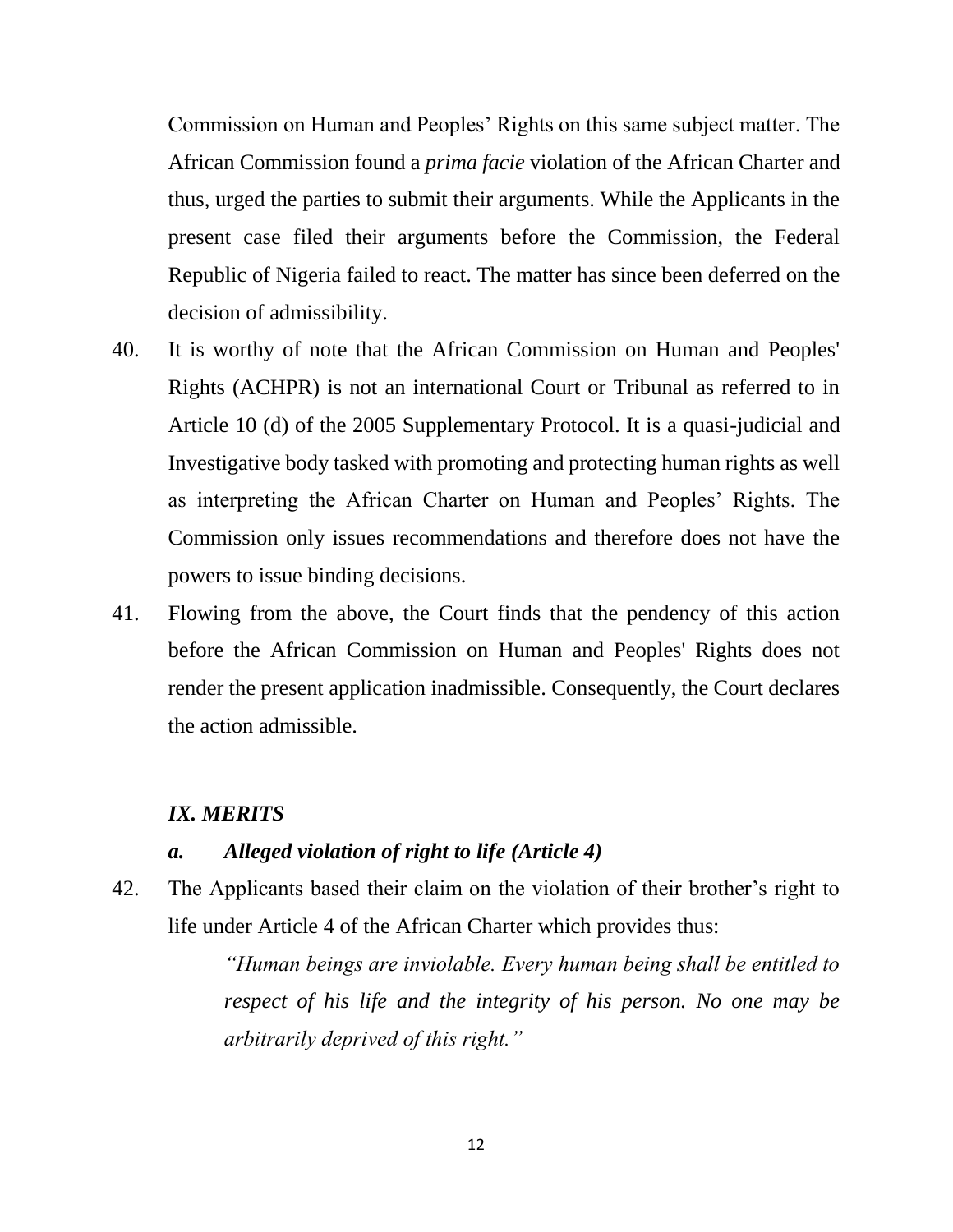- 43. The import of the above-mentioned provision is that State agents are prohibited from arbitrarily taking life in any form or manner. According to Article 1 of the African Charter, States have the obligations to respect and guarantee the human rights recognized therein. The obligation to guarantee the right to life presupposes the duty of States to protect, preserve and ensure that potential violation of this right is effectively considered as an unlawful act which should result in the punishment of the person(s) found culpable as well as the obligation to compensate the victims.
- 44. The crux of the present application is the alleged violation of the Applicants brother's right to life by agents of the Respondent. The Applicants claim that the late Mr. Desmond Nunugwo was arrested by the EFCC on an alleged crime he was never charged with. Shortly after he was detained, he died whilst in custody of the EFCC. Despite several demands made to the officials of the EFCC to give an account of the events leading to his demise, their demands have remained unanswered.
- 45. The Applicants maintained that it was incumbent on the Respondent to ensure the safety of Mr. Nunugwo whilst in custody and failure to do so, amounts to a breach of its obligation under Article 4 of the African Charter.
- 46. The Respondent on the other hand contests this claim and denies the involvement of its agents in the death of late Mr. Nunugwo. According to the Respondent, the autopsy conducted on the deceased revealed that he died as a result of malignant hypertension and severe hypertension cardiovascular disease and thus puts the Applicants to the strictest of proof.
- 47. The fundamental rule of evidence regarding burden of proof is that, the party alleging the existence of facts must lead evidence in affirmation of those facts. The Court held this position in the case *GABRIEL INYANG & ANOR v. THE FEDERAL REPUBLIC OF NIGERIA, ECW/CCJ/JUD/20/18* unreported that: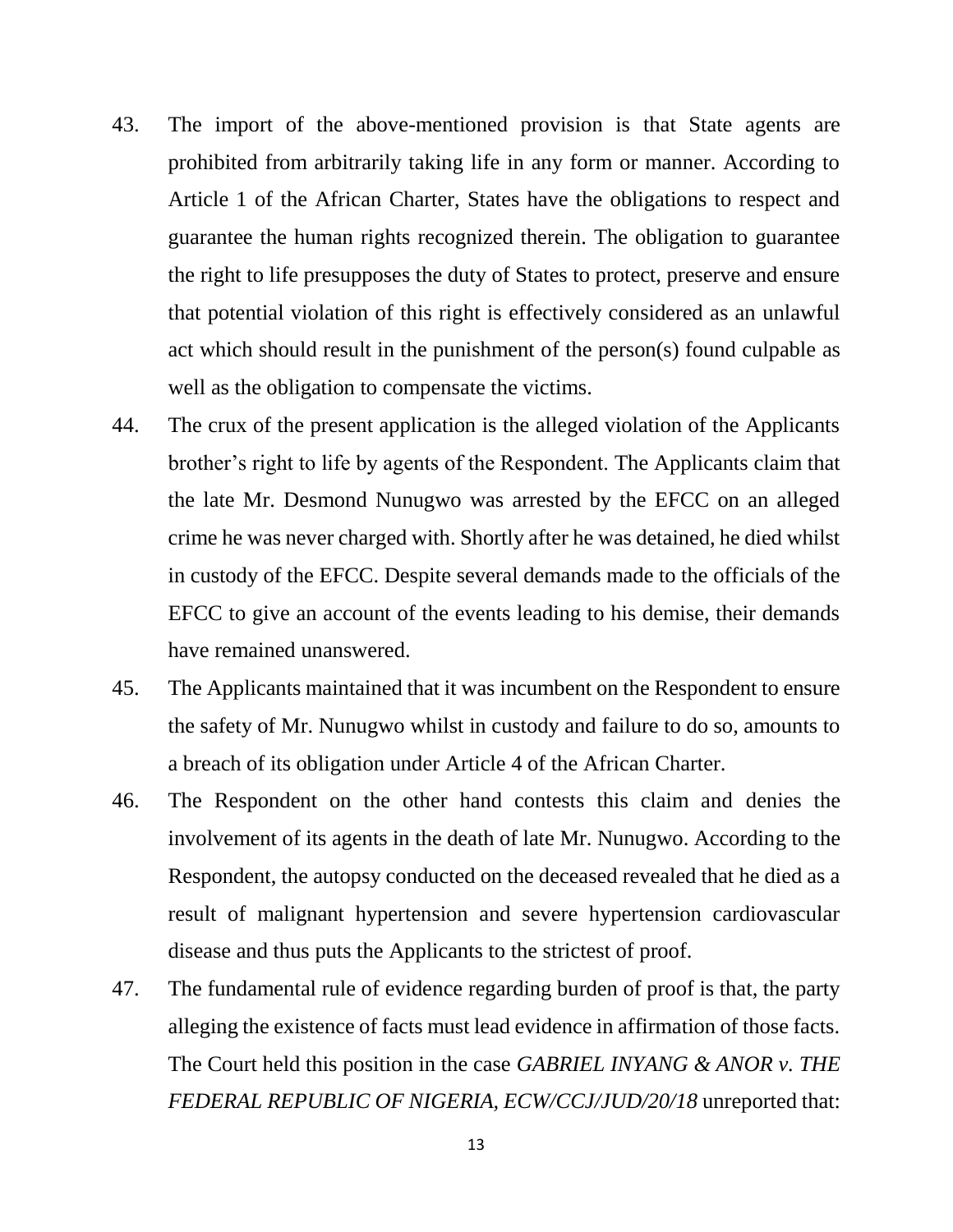*"it is trite that he who alleges must prove. The burden of proof in civil cases rests on the party that will lose if no evidence is led. Proof of facts alleged is either by production of documents, oral testimony or production of material for examination by the Court. The court has stressed that merely stating allegations without more does not discharge the burden placed on the Applicants to prove their case".*

48. Similarly, in *FESTUS A.O OGWUCHE v. FEDERAL REPUBLIC OF NIGERIA ECW/CCJ/JUD/02/18* unreported, the Court held that:

> *as a general rule, the burden of proof lies on the Plaintiff. If that burden is met, the burden then shifts to the Defendant, who now has to plead and prove any defense, by a preponderance of evidence".*

- 49. Based on the evidence presented by both parties in the present case, it is not in dispute that Mr. Desmond Nunugwo died whilst in custody of the EFCC after he was interrogated and detained as a suspect based on a petition made against him by a complainant. The question the Court is faced with is the extent of involvement of EFCC officials in the death of Mr. Desmond Nunugwo and the State's responsibility to give an account of his death and identify those responsible if any.
- 50. The Court having critically analyzed the circumstances of this case, observes that apart from the autopsy report dated  $18<sup>th</sup>$  of April 2018, the Respondent failed to produce any other document that would give a reasonable account of what led to Mr. Nunugwo's death. More importantly, is the fact that the EFCC officials had the exclusive knowledge of the events leading to his demise.
- 51. As it stands, there is no preliminary report from the police department giving detailed information of the officers that arrested and interrogated the deceased, his condition after the interrogation and the exact time he was taken to the hospital before he was confirmed dead. This report is critical to the case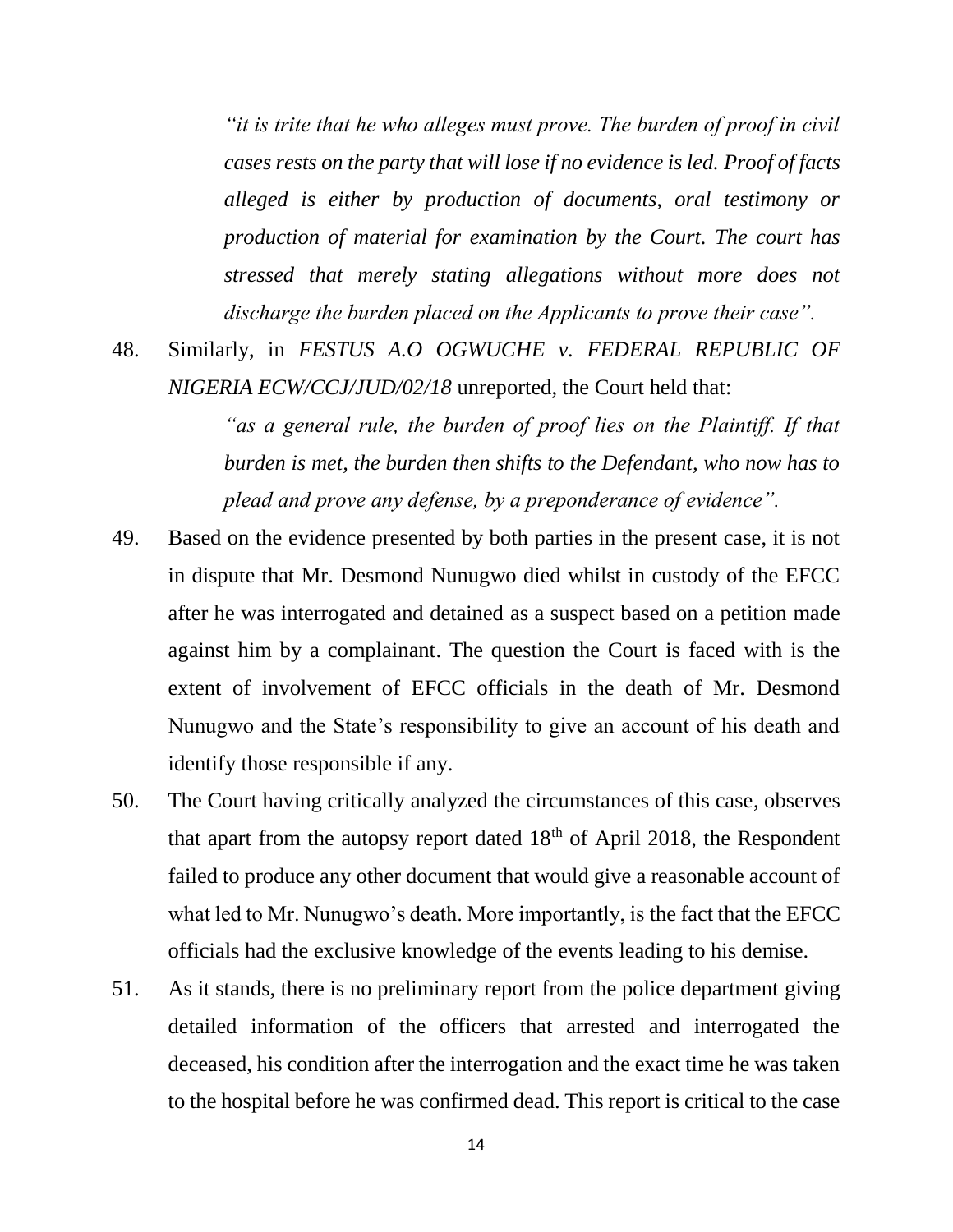as it would elucidate and establish the truth of what actually happened to Mr. Nunugwo in detention and absolve the officials of the Respondent of liability with regard to his death. Meanwhile, it is part of the defence of the Respondent that it reported the death to the Police which has carried out it's own investigations, so where is the report?

52. The Respondent also admitted that late Mr. Nunugwo "walked into the Commission" (EFCC) in good health. Thus, this goes to show that at the time of his arrest, he was in good health and showed no signs of any ailment. Having established these facts, it therefore behooves the Respondent to give a plausible explanation of Mr. Nunugwo's cause of death. In this wise, the Court aligns itself with the position of the European Court wherein it held that:

> *"Where an individual is taken into custody in good health and dies at the hands of the security forces, the obligation on the authorities to account for the treatment of that individual is particularly stringent. In assessing evidence, the Court has generally applied the standard of proof "beyond reasonable doubt". However, such proof may follow from the coexistence of sufficiently strong, clear and concordant interferences or of similar unrebutted presumptions of fact. Where the events in issue lie wholly, or in large part, within the exclusive knowledge of the authorities, as in the case of persons within their control in detention, strong presumptions of fact will arise in respect of injuries and death occurring during that detention. Indeed, the burden of proof may be regarded as resting on the authorities to provide satisfactory and convincing explanation"*. See *SHAVADZE v. GEORGIA (application no. 72080/12) JUDGMENT 19 November 2020 para 31.*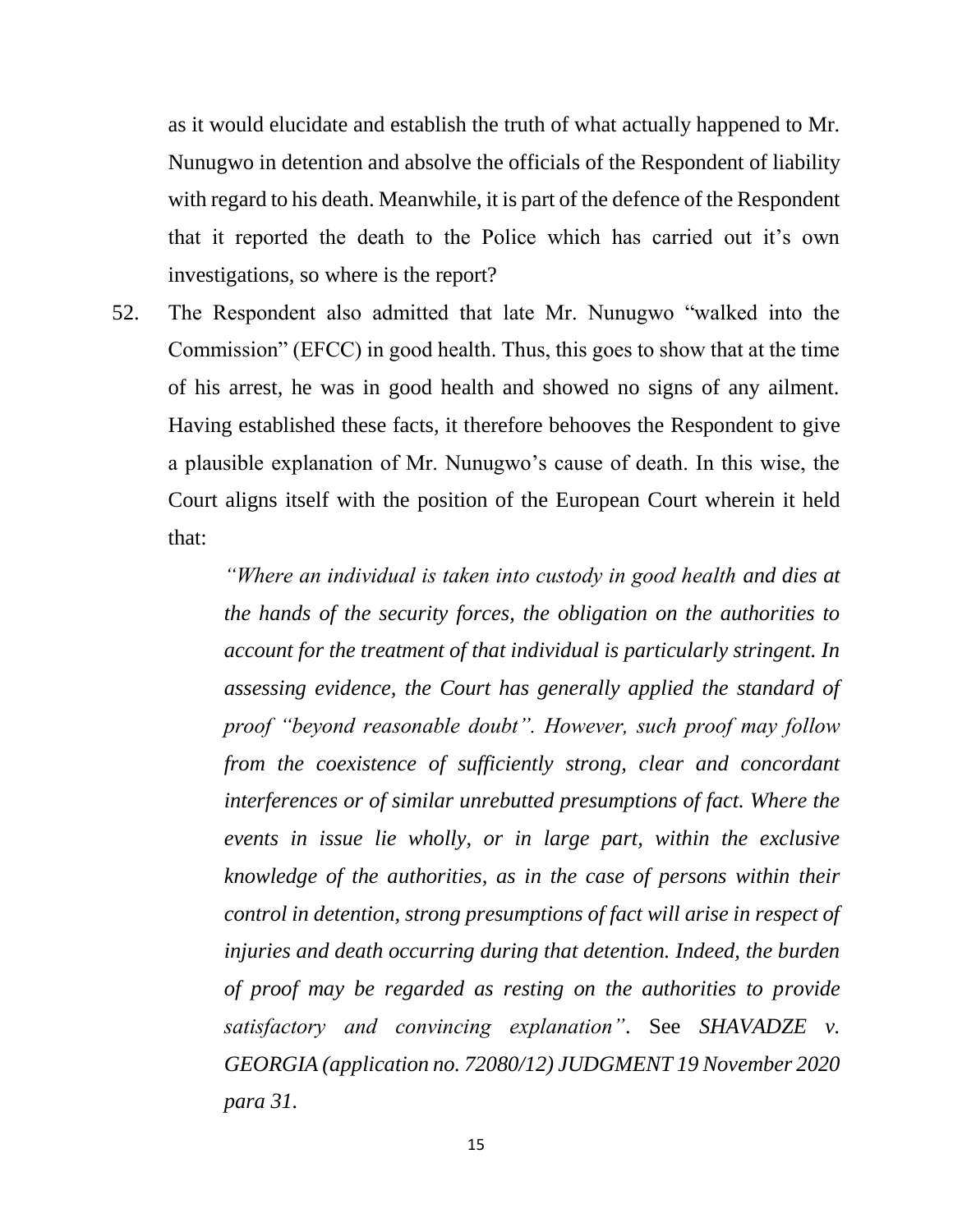53. This opinion was reiterated in the case of *SALMAN v. TURKEY (application no. 21986/93) JUDGMENT 27 June 2000*, where the European Court held that:

> *"in the light of the importance of the protection afforded by Article 2 (which is in pari materia with Article 4 of the African Charter), the Court must subject deprivations of life to the most careful scrutiny, taking into consideration not only the actions of State agents but also all the surrounding circumstances. Persons in custody are in a vulnerable position and the authorities are under a duty to protect them. Consequently, where an individual is taken into police custody in good health and is found to be injured on release, it is incumbent on the State to provide a plausible explanation of how those injuries were caused. The obligation on the authorities to account for the treatment of an individual in custody particularly stringent where that individual dies."*

- 54. It follows from the above decisions that State officials are under a duty to protect persons within their control in detention, where such persons die whilst in custody, it is incumbent on the State to provide a plausible explanation of the cause of death.
- 55. The Respondent has failed to provide further evidence with regard to this case to substantiate its claims. Even though the autopsy report annexed is of critical importance, the report alone which was conducted two years after the death of the deceased is not enough to ascertain the facts leading to his death.
- 56. Flowing from the foregoing, the Court holds that the Respondent has not accounted for the circumstances leading to the death of the Applicants' brother. Consequently, the Court finds a violation the deceased's right to life,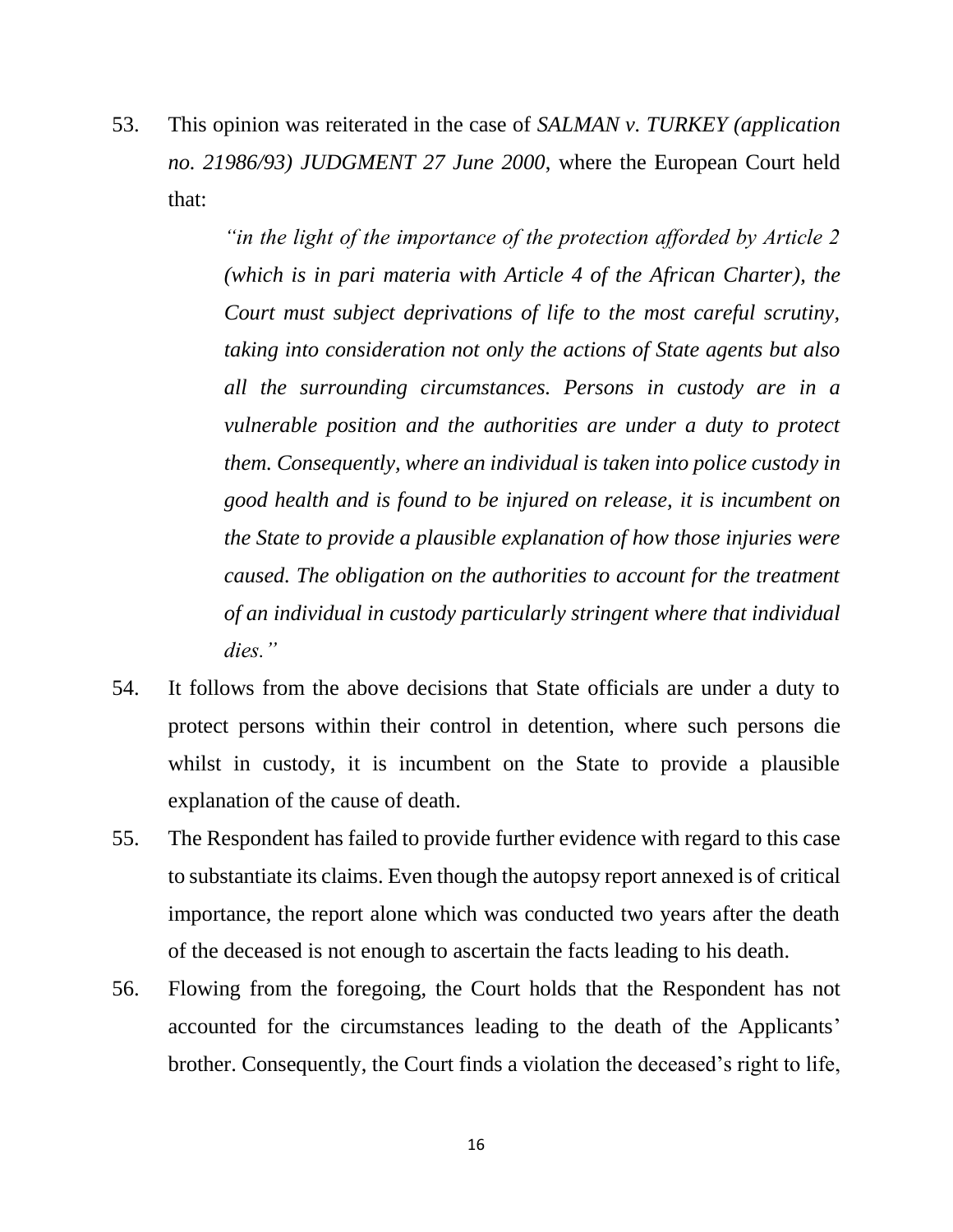in contravention of Article 4 of the African Charter on Human and Peoples' Rights.

## *b. Alleged breach of duty to investigate (Articles 1 & 4)*

- 57. The Applicants argued that no prompt or thorough investigation was carried out into the death of Mr. Nunugwo and that the officials involved in the arrest and subsequent questioning of the deceased were neither identified nor arrested in connection with his death. The Applicants further maintained that the mere fact that a post-mortem was not performed immediately after Mr. Nunugwo's death violated the requirement for an expeditious investigation and thus constitutes a failure on the part of the Respondent to conduct a prompt, effective, efficient and impartial investigation into the circumstances culminating into the death of the deceased.
- 58. In addressing the Applicants claim, it is pertinent to review the relevant facts surrounding this case before the Court can come to its finding. To this extent, the Court notes that Mr. Desmond Nunugwo was arrested on the  $9<sup>th</sup>$  of June 2016 at about 5 pm. Shortly after his arrest and subsequent detention, he collapsed and was rushed to the hospital where he was pronounced dead. The Applicants, through their lawyer, drew the attention of the authorities on the unclear circumstances leading to their brother's death and insisted that an investigation be carried out to ascertain the cause of his death. Despite their demands, no investigation was carried out by any State officials. On the 18<sup>th</sup> of April 2018, approximately (2) years after the death of Mr. Nunugwo, an autopsy was conducted, and the report revealed that the deceased died as a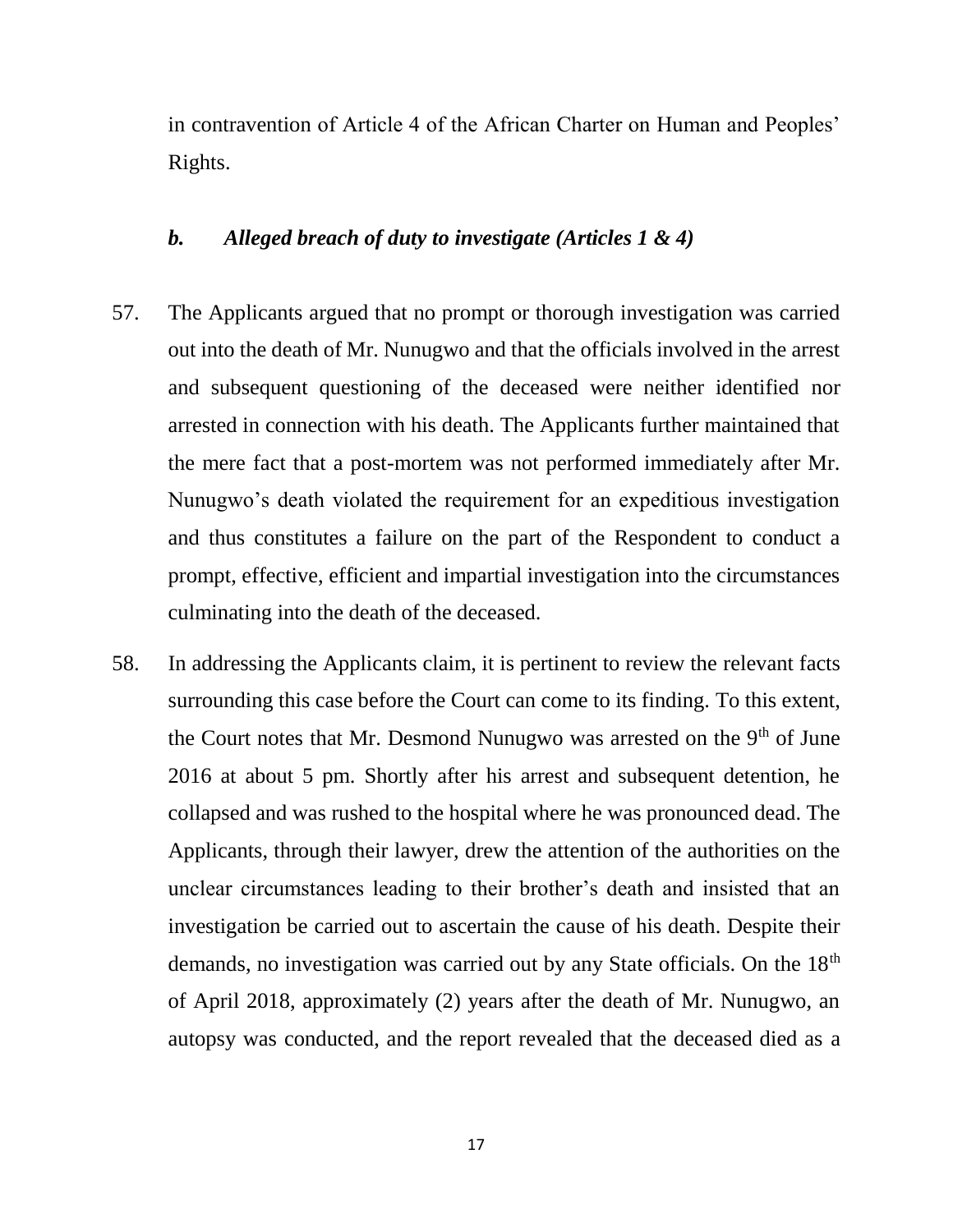result of malignant hypertension and severe hypertensive cardiovascular disease.

59. In addition to the above, the Court notes that by a letter dated 20 September 2016, the Chief Medical Director of National Hospital notified the Chairman of EFCC on the need to expeditiously conduct an autopsy on the deceased as any further delay may affect the result of the examination. The Court notes the following excerpts contained in the letter:

> *"In the cause of the meetings, the NHA Pathologist discussed the likely consequences of extending the period for autopsy/forensic analysis. The NHA pathologist advised the family that efforts should be made to conclude arrangements for the autopsy and toxicology analysis since further delay may affect the result of the toxicology"*.

- 60. The Respondent having been informed of the implication of delaying the autopsy examination, took two (2) years to order the conduct of an autopsy on the deceased who died in its custody. The post mortem examination should have been conducted immediately after his death or within a reasonable time thereafter followed by a diligent preliminary investigation. Anything falling short of this standard for any reason whatsoever, flaws the entire process. More to this is the fact that the human life is involved. The inviolability of the right to life cannot be overstated.
- 61. The Respondent argued that when the incident occurred, the matter was immediately reported to the Nigerian Police Force Homicide Section for investigation and the Police Force Criminal Investigation Department (FCID) conducted an independent and effective investigation into the matter. This assertion was not substantiated with any evidence.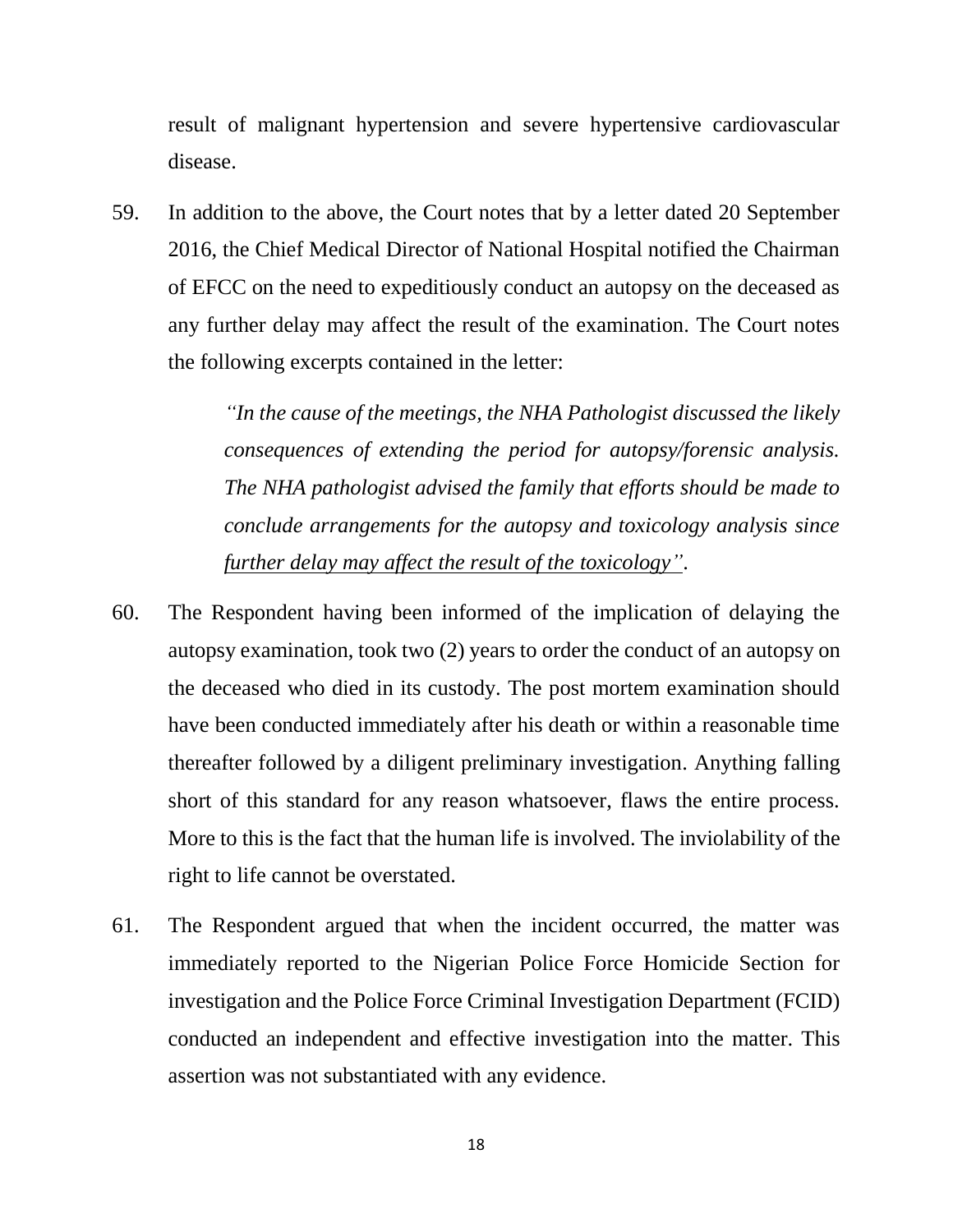62. As stated earlier, the burden of proof lies on he who asserts a claim. However, where the burden placed on the Applicant has been discharged, the onus then shifts to the Respondent. This principle was enunciated in the case of *CHIEF DAMIAN ONWUHAM & 22 ORS v. FEDERAL REPUBLIC OF NIGERIA & ANOR ECW/CCJ/JUD/22/18 @ pg.18* where the Court held that:

> *"The initial burden of proof thus rests on the Applicant who is to establish through evidence, all the requisite elements to succeed in his case. If that burden is met, the burden of proof then shifts to the Respondent who now has to lead evidence in rebuttal of the Applicants' assertions by preponderance of evidence".*

- 63. The Respondent failed to attach any investigation report in connection with the incident nor produce any conclusive finding by the Police Force Criminal Investigation Department (FCID) who purportedly carried out the said investigation. It is not enough to just mention that an investigation was carried out without more. Such assertion must be supported with credible evidence capable of drawing a reasonable conclusion on the actual cause of death.
- 64. This Court has established that in order to ensure effectiveness in an investigation of a human rights violation, such an "*investigation should be carried out promptly by an impartial and duly authorized person and must consist of a comprehensive report of all the submissions of the parties involved in the case which must be deduced separately. The conduct/manner, place and time the investigation was carried out must equally be put into consideration".* See *HEMBADOON CHIA & 7 ORS v. FEDERAL REPUBLIC OF NIGERIA & ANOR ECW/CCJ/JUD/21/18 @ pg. 32* unreported.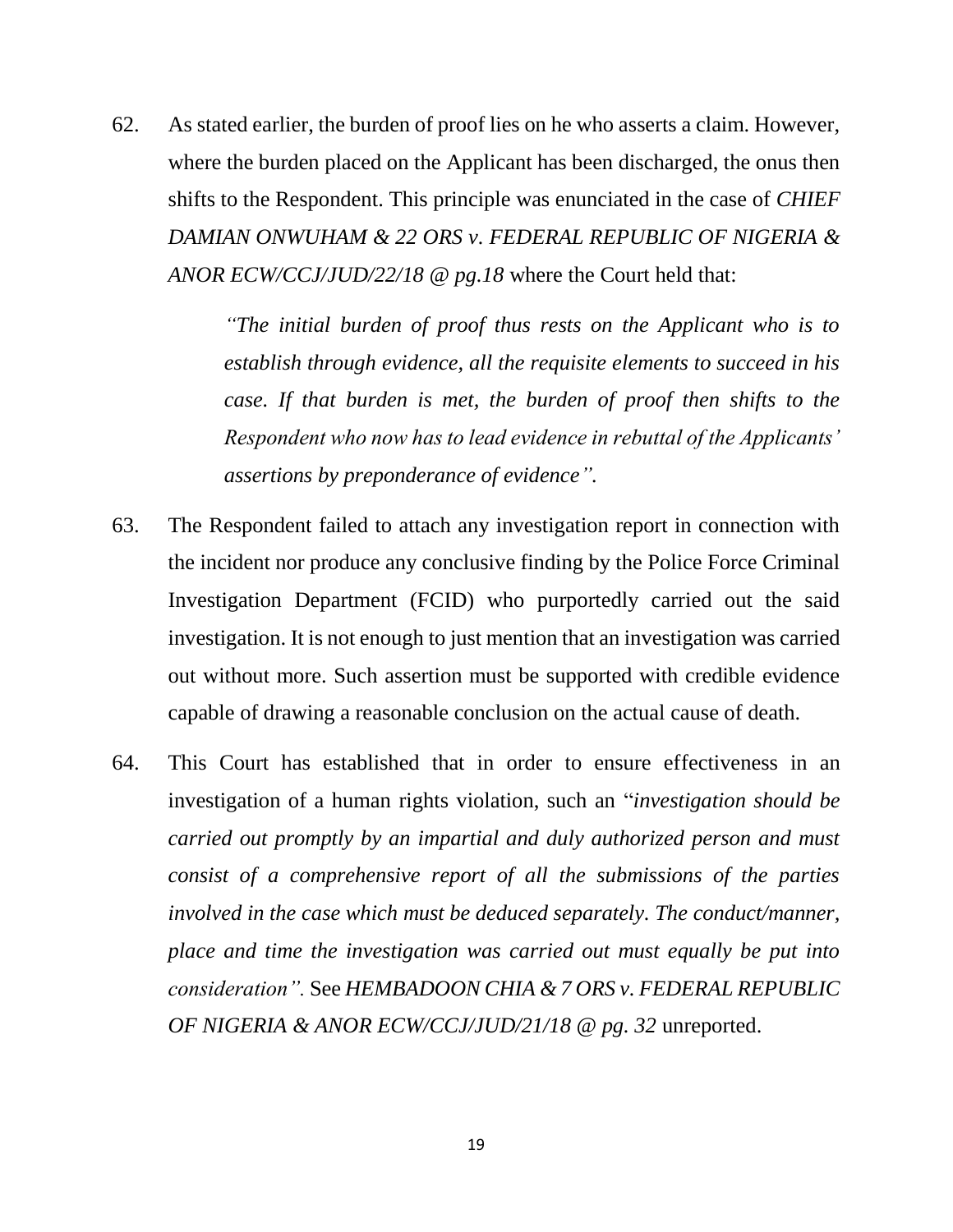65. Similarly, in the case of *AMINATA DIANTOU DIANE v. REPUBLIC OF MALI ECW/CCJ/JUD/14/18 @ pg. 14* unreported, the Court held that:

> *"Where a State fails to conduct inquiry into specific violations, with the expected outcome of ensuring that the perpetrators are brought to book, it constitutes a proof of lack of commitment on the part of such State, for taking appropriate measures to address the violations at stake; that the absence of inquiry in such an instance makes the State blamable for default on its international responsibility".*

66. The Court equally aligns itself with the position of the European Court in *SHAVADZE v. GEORGIA* **(**supra), where it held that:

> *"The obligation to carry out an effective investigation into unlawful or suspicious deaths is well established in the Court's case-law. Even where there may be obstacles or difficulties which prevent progress in an investigation in a particular situation, a prompt response by the authorities is vital for maintaining public confidence in their adherence to the rule of law and in preventing any appearance of collusion in or tolerance of unlawful acts. In order to comply with the requirements of Article 2 of the Convention, the investigation must be effective in the sense that it is capable of leading to the establishment of the relevant facts and to the identification and, if appropriate, punishment of those responsible. This is an obligation which concerns the means to be employed and not the results to be achieved. The authorities must take reasonable steps available to them to secure the evidence concerning an incident, including, inter alia, eyewitness testimony, forensic evidence and, where appropriate, an autopsy which provides a complete and accurate record of injury and an objective analysis of*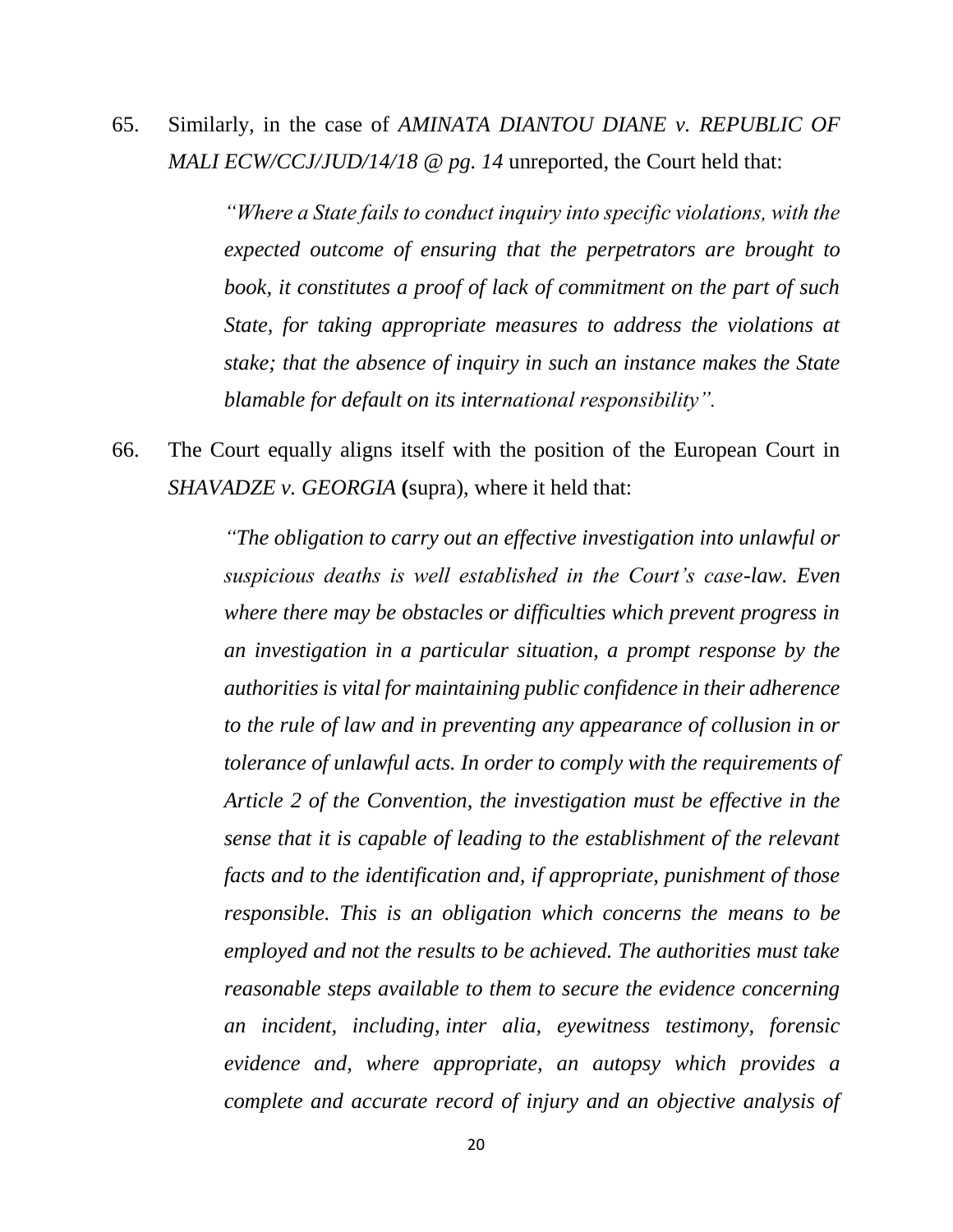*clinical findings, including the cause of death. The requirements of promptness and reasonable expedition are implicit in this context".*

- 67. The conduct of the Respondent relative to the treatment of the circumstances surrounding the suspicious death of the Applicants' brother as evidenced in the present case exhibits a sheer lack of commitment to its responsibilities under the African Charter.
- 68. In view of the above analysis, it is difficult to discern the reason why the State protracted investigation into the death of the Applicants' brother even when its officials had exclusive knowledge of the facts surrounding his death. In this wise, the Court notes that the totality of lack of due diligence which looks like a deliberate delay, depicts the involvement of the State officials in this case. The prolonged delay casts a doubt in the mind of the Court as to whether the deceased died of malignant hypertension and severe hypertension cardiovascular disease or the acts of the State officials during interrogation exacerbated his hypertension thereby leading to his death.
- 69. The obligation to protect the right to life under Article 4, read in conjunction with the Member State's general duty under Article 1 to *'recognise the rights, duties and freedoms enshrined in this Charter',* requires by implication that there should be some form of effective official investigation when individuals in the custody of State agents die in unclear circumstances especially where formal complaints are made to rule out the involvement of its officials and identify those responsible. This obligation is not confined to cases where it has been established that the death was caused by an overt act of an agent of the State, but in all circumstances bereft of natural causes of death.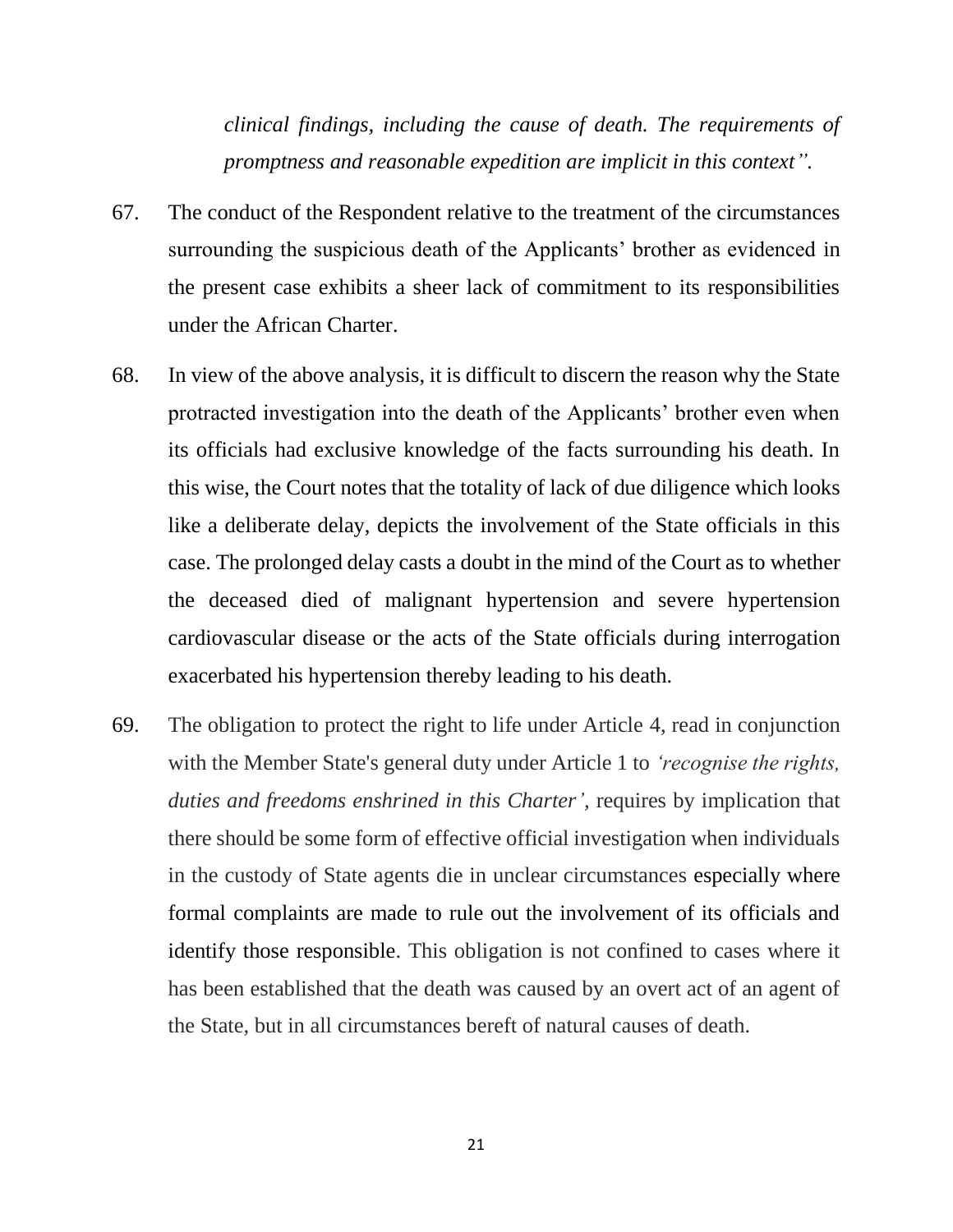70. The court finds that the Respondent failed to carry out any investigations into the suspicious death of the deceased. This failure to carry out an effective investigation into the death of Mr. Desmond Nunugwo, is in breach of Articles 1 and 4 of the African Charter, which when read together, require a prompt, proper and adequate official investigation into deaths resulting from the actions of State agents. Consequently, the Court finds a violation in this regard.

# *c. Allegation of torture (Article 5)*

71. The contention of the Applicants under this heading is that the circumstances of Mr. Nunugwo's death give rise to the suspicion that he was tortured, and he died as a result of injuries inflicted on him during his arrest, detention and interrogation. Article 5 of the African Charter provides:

> "*Every individual shall have the right to the respect of dignity inherent in a human being and to the recognition of his legal status. All forms of exploitation and degradation of man, particularly slavery, slave trade, torture, cruel, inhuman or degrading punishment and treatment shall be prohibited."*

- 72. The Respondent contends that the Applicants have not placed substantial evidence before the Court to prove that the deceased was subjected to any form of torture or inhuman treatment. That the post-mortem investigation carried out on the deceased also did not reveal any element of torture on the body of the deceased.
- 73. Torture can be described as the infliction of severe bodily pain, psychological and moral suffering on a person as a means of punishment or to extract information. The Court in establishing the elements of torture found that: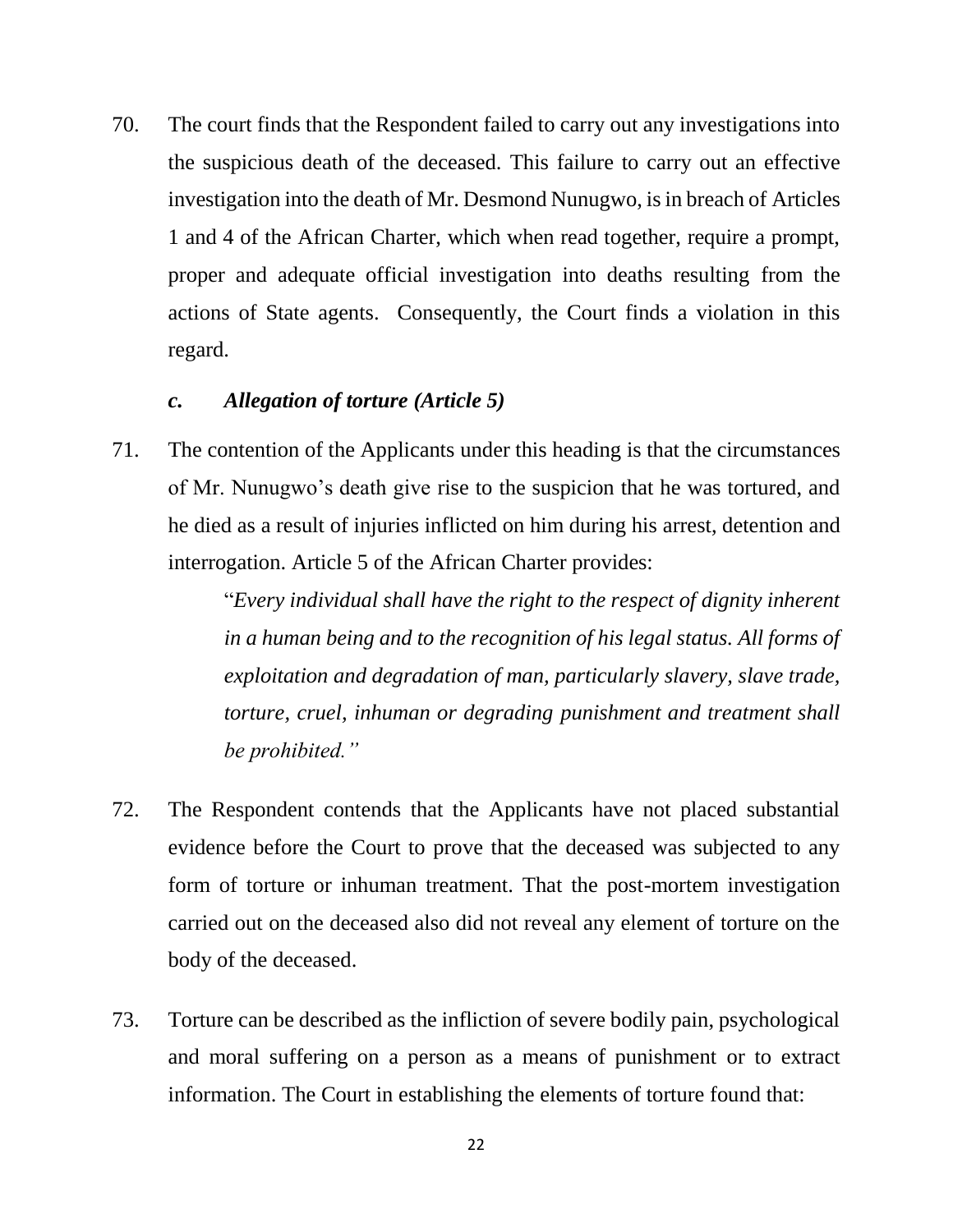*"acts complained of, need not be physical with accompanying visible signs, it admits of other acts with the capacity to affect mental faculties of the victim by causing amongst others severe mental delusion coupled mostly with, fear, anguish and suffering. Additionally, such act must be inflicted by a Public officer acting in an official capacity and carrying on same with the required intention. The situ of the act is of no consequence"*. See *HON. JUSTICE S. E. ALADETOYINBO v. THE FEDERAL REPUBLIC OF NIGERIA ECW/CCJ/JUD/18/20 @ pg. 21*

74. The Inter-American Court in *LOAYZA TAMAYO v. PERU judgment of September 17, 1997. Series C No. 33, para 57*, held that:

> *"the violation of the right to physical and psychological integrity of persons is a category of violation that has several gradation and embraces treatment ranging from torture to other types of humiliating or cruel, inhuman or degrading treatment with varying degrees of physical and psychological effects caused by endogenous and exogenous factors which must be proven in each specific situation. The European Court of Human right has declared that, even in the absence of physical injuries, psychological and moral suffering, accompanied by psychic disturbance during questioning, may be deemed inhuman treatment. The degrading aspect is characterized by the fear, anxiety and inferiority induced for the purpose of humiliating and degrading the victim and breaking his physical moral resistance"*.

75. The Court notes that the Respondent alluded to the fact that the deceased got into their custody in good health and from the autopsy report annexed, no physical injury was seen on the body of the deceased. It must be pointed out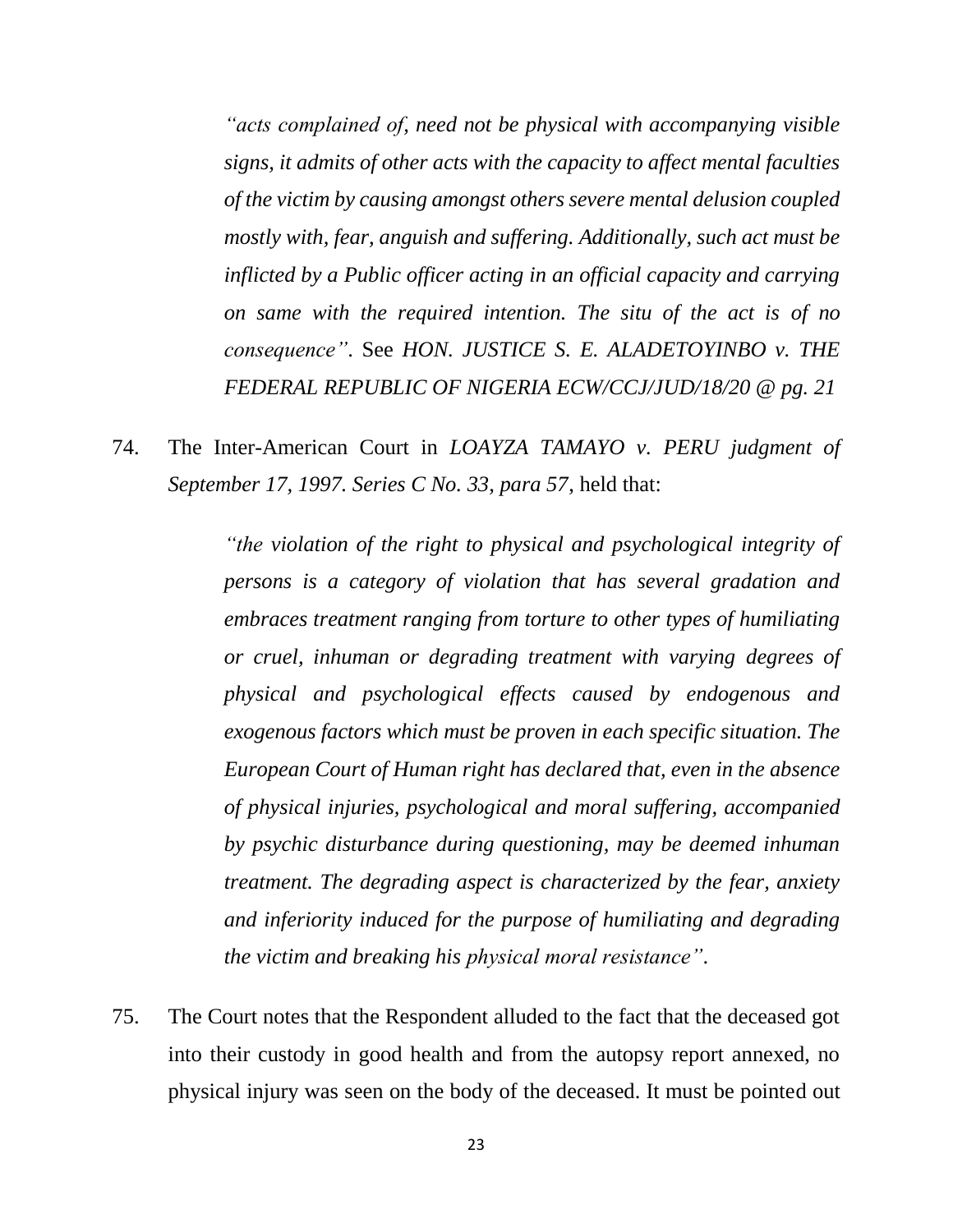in line with the above principle that torture is not only limited to bodily injury but extends to mental suffering subjected to the person in the course of interrogation and is likely to trigger fear leading to other underlying health complications. In this wise however, it is Applicants who are alleging the torture who must adduce cogent evidence to establish the occurrence of torture in the course of the detention and investigations.

- 76. Considering the available evidence on record, the Applicants failed woefully to give any indication of the fact that the deceased was tortured by the Respondent's agents when he was in their custody.
- 77. In view of the foregoing, the Court finds that the Respondent is not in violation of Article 5 of the African Charter as alleged, consequently, the Applicants' claim for torture fails.

#### *d. Allegation of violation of right to presumption of innocence*

- 78. According to the *General Comment 13 para 7 of the United Nations Human Rights Committee*, the presumption of innocence is breached where public officials prejudge the outcome of a trial. Public officers include judges, prosecutors, police and government officials, all of whom must avoid making public statements of the guilt of an individual prior to a conviction or after an acquittal.
- 79. The Applicants maintained that the EFCC issued a press release which portrayed their late brother as a criminal thus causing substantial damage to his reputation and that of his family. In support of this averment, the Applicants relied on a press release by the EFCC Chairman after the death of Mr. Nunugwo. The statement had this to say: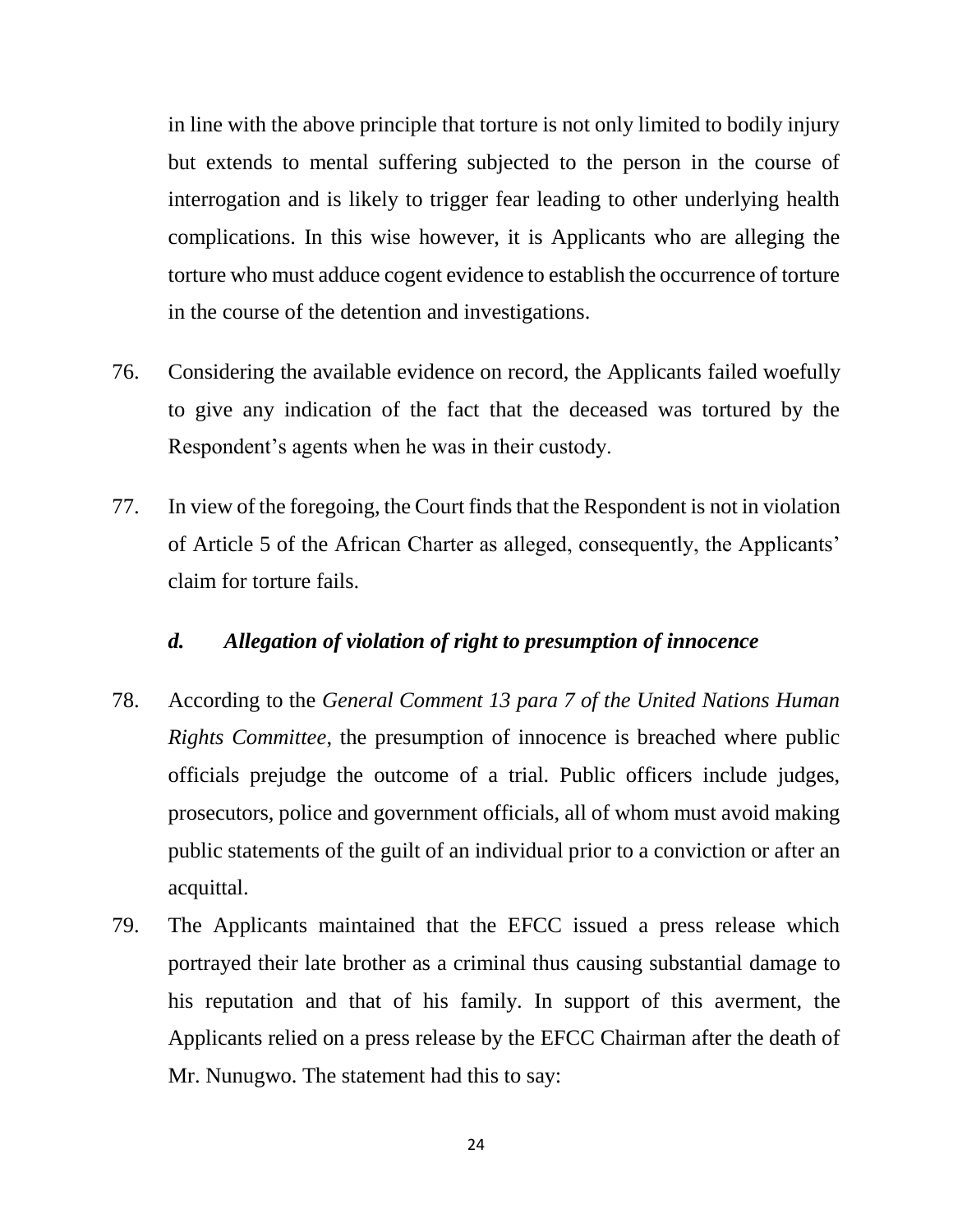"*Nunugwo was picked up by officers of the intelligence and special operation section (ISOS) of the EFCC following a complaint that he had allegedly defrauded one Ole Nnana Kalu to the tune of N63, 600, 00.00."*

80. In another print media of the Vanguard, the statement was again reported as follows:

> "*The late Nunugwo allegedly fraudulently obtained N91m from an acquaintance after he tricked her into believing that he had high net worth business associates in Dubai United Arab Emirates…*"

- 81. The Court notes that from the excerpts of the media print reproduced above, late Mr. Nunugwo was not publicly declared guilty of the charges levied against him. The statement merely averred that the deceased was arrested in connection with an *"alleged"* criminal act of defraud, and he confessed to committing the said crime. The right to presumption of innocence prevents State authorities from considering or treating a person as guilty until he has been declared guilty by a competent Court. However, it is permissible for the authorities to inform the public of the name of a person who has been arrested or made a confession to committing a crime. After all, confession statement has to be proved in court to establish its validity.
- 82. In *MR. OUSMANE GUIRO v. BURKINA FASO ECW/CCJ/JUD/15/17 @ page 8,* unreported, the Court in its consideration held that:

*"the mere statements, even made by politicians, do not suffice to constitute violation of presumption of innocence. Such violation shall be deduced from concrete facts and real harms suffered, notably as found within the course the proceedings, and not from mere statements".*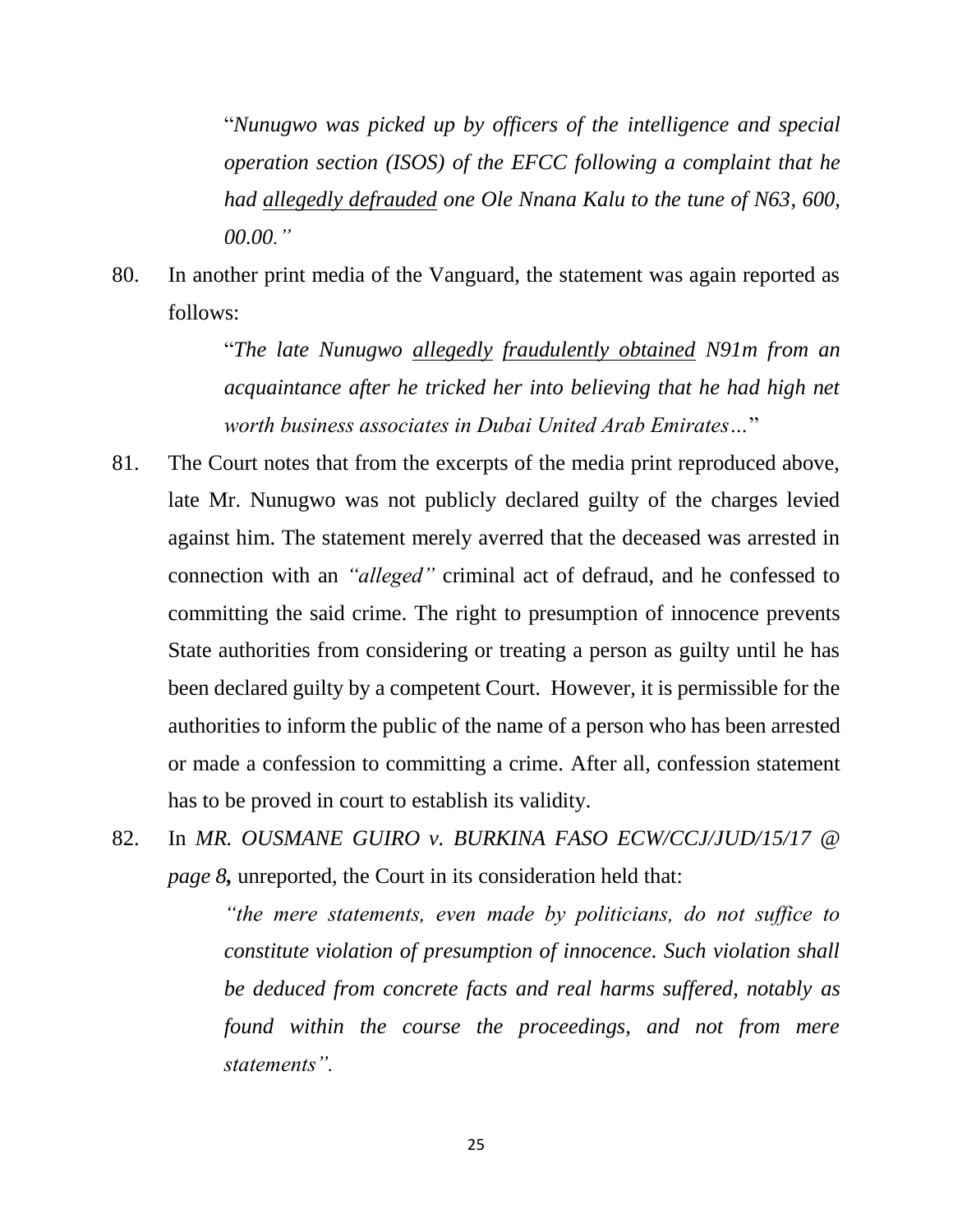83. It follows from the above consideration that the statement made by the Chairman of EFCC alleging that the deceased defrauded one Ole Nnana Kalu does not constitute a violation of presumption of innocence. Consequently, the Court holds that the Applicants claim in this regard fails.

#### *X. REPARATIONS*

- 84. Reparation or compensation is given for violation of human rights that is concrete and real. Where there is no violation there will be no reparation. In MRS MODUPE DORCAS AFOLALU v. REPUBLIC OF NIGERIA (2014) *CCJELR 229 @ 245 para 69* the Court stated that: "*the principle of reparation constitutes one of the fundamental principles of law regarding liability. It is sufficient that the harm to be repaired must exist in reality, must be directly linked to the victim, and shall be true and capable of being evaluated"*
- 85. Also in *KARIM MEISSA WADE v. REPUBLIC OF SENEGAL (2013) CCJELR 231 @ 257 para 93* the Court held that: "*Reparation of harm may only be ordered upon the condition that the harm in question is established to have really occurred, and that there is found to have existed a link of cause and effect between the offence committed and the harm caused"*
- 86. The Court, having made findings in respect of Applicants' reliefs *'b', 'c' and 'd',* it remains their relief *'a'* which prays for "*An order that the Respondent pay an appropriate sum (in the discretion of the Court) as compensation for damages".*
- 87. This Court having found the violation herein, holds that the Applicants are entitled to compensation which the Applicants have entrusted to the discretion of the Court.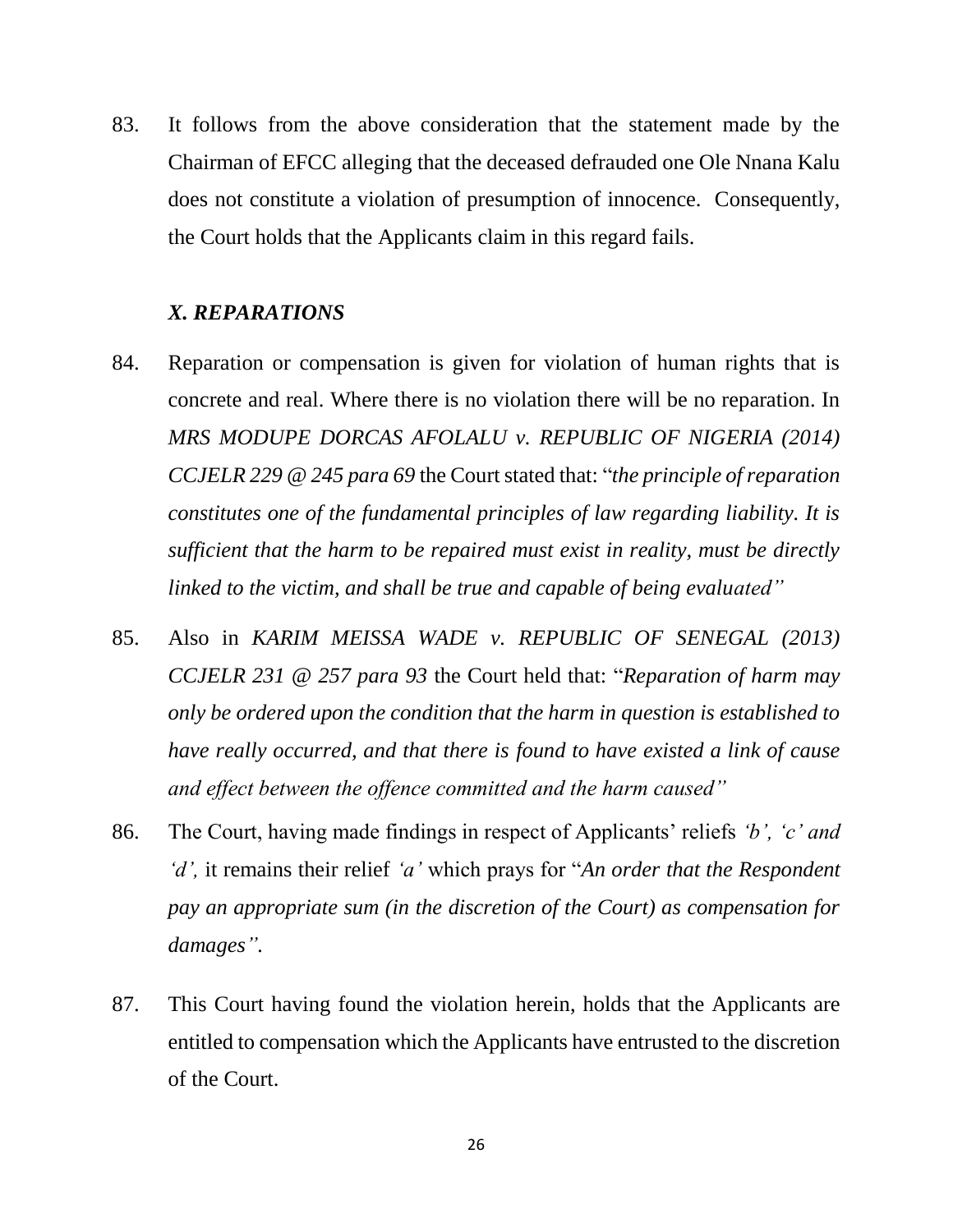- 88. The records of the case show that the deceased passed on at the age of fifty (50) years and was survived by a wife and a four year old child who is schooling. There is no record of any contribution from the State to the family of the deceased in the organization of the funeral of the deceased and no compensation has been paid to the family.
- 89. In exercise of its discretion in awarding appropriate compensation, the Court takes into consideration all the above mentioned factors, particularly the financial obligations towards the four year child in school, the surviving spouse and the external family from which two members gallantly fought this matter before this Court. The Court orders payment of lump sum compensation in the sum of Twenty Million Naira (N20, 000.000.00) by the Respondent for the death of Mr. Nunugwo in violation of his rights as adjudged.

# *XI. COSTS*

- 90. The parties did not pray for costs of the proceedings.
- 91. Article 66 (1) of the Rules of Court provides, *"A decision as to costs shall be given in the final judgment or in the order, which closes the proceedings."* In addition, Article 66(2) of the Rules of Court provide, *"The unsuccessful party shall be ordered to pay the costs if they have been applied for in the successful party's pleadings."*
- 92. In light of the provisions of the Rules, the Court holds that since the Applicants as successful parties failed to pray for costs, the Court orders each party to bear their respective costs.

# *XII. OPERATIVE CLAUSE*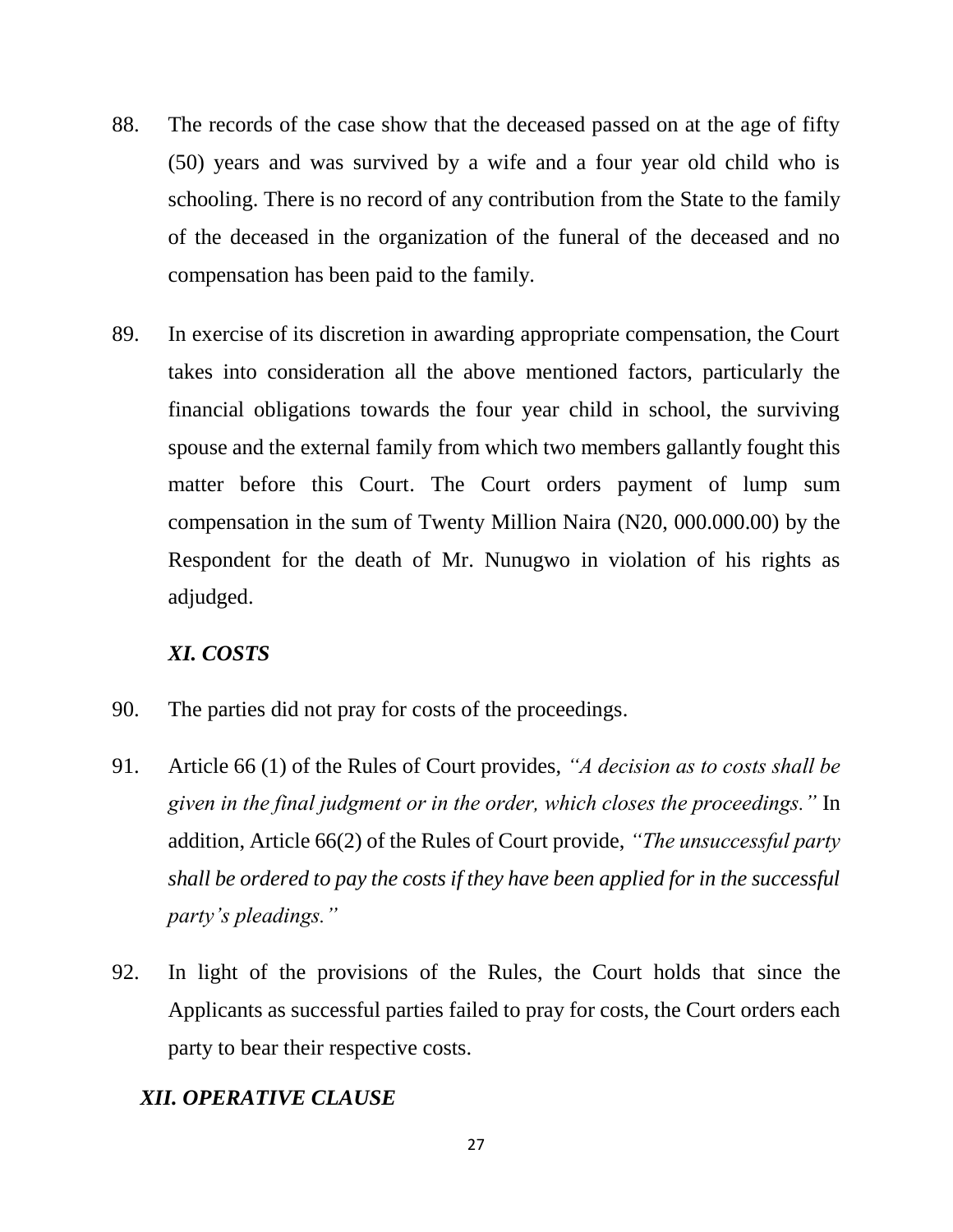For the reasons stated above the Court sitting in public after hearing both parties:

## **On jurisdiction**

i. **Declares** that it has competence to adjudicate on the Application;

## **On admissibility**

ii. **Declares** that the Application is admissible;

# **On merits**

- iii. **Declares** that Mr. Nunugwo's right to life under Article 4 of the African Charter was violated by the Respondent;
- iv. **Declares** that the Respondent violated its duty to investigate under Article 4 of the African Charter;
- v. **Dismisses** the allegation of violation of Mr. Nunugwo's right to freedom from torture under Article 5 of the African Charter.
- vi. **Dismisses** the allegation of the Applicants that Mr. Nunugwo's right to presumption of innocence under Article 7 of the Charter was violated by the Respondent;
- vii. **Orders** the Respondent to pay the lump sum of Twenty Million Naira (N20, 000.000.00) to the family of Mr. Nunugwo as compensation for all the prejudice and damages suffered as a result of his death in violation of Articles 4 of the African Charter.
- viii. **Dismisses** all reliefs sought by the Respondent;